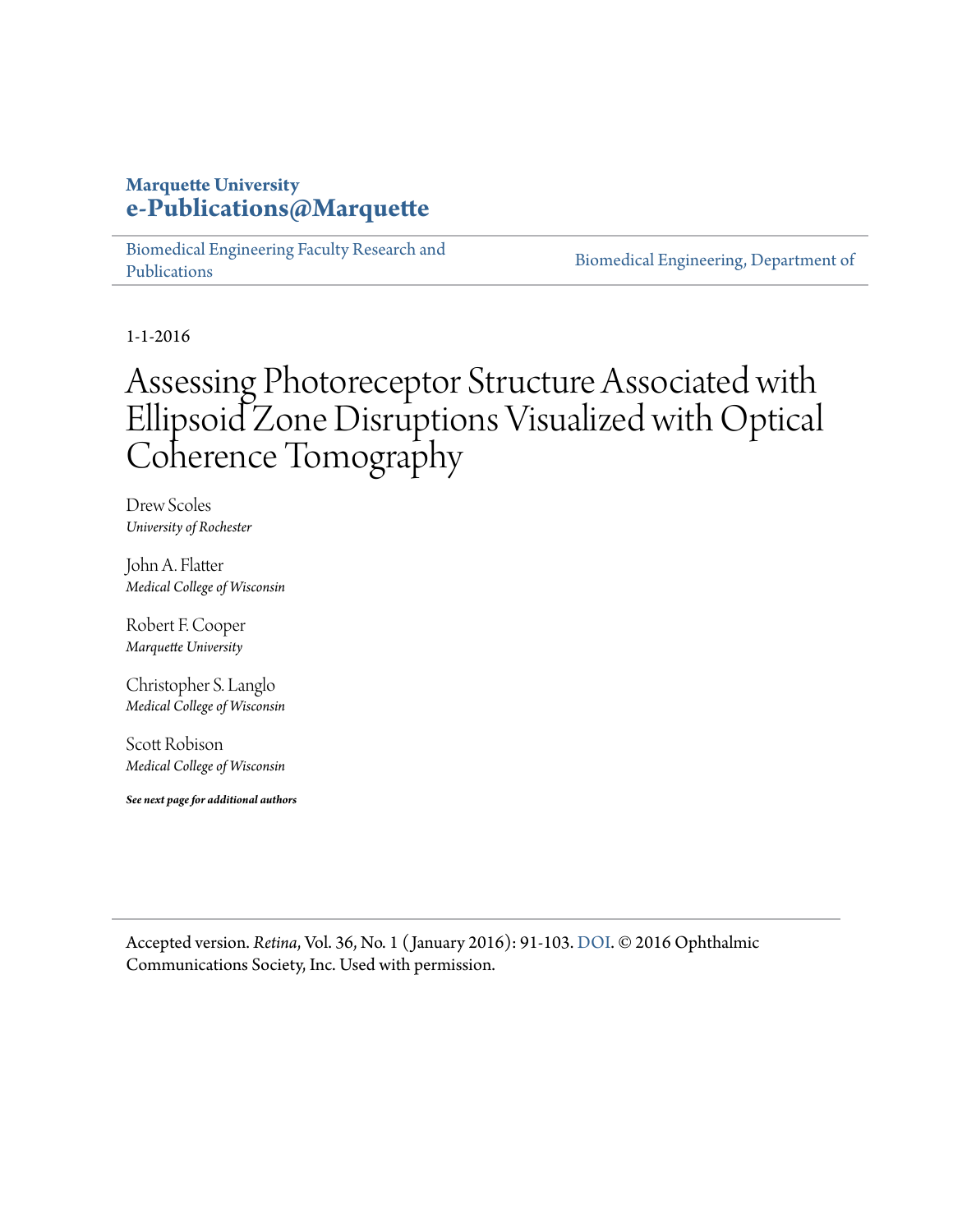#### **Authors**

Drew Scoles, John A. Flatter, Robert F. Cooper, Christopher S. Langlo, Scott Robison, Maureen Neitz, David V. Weinberg, Mark E. Pennesi, Dennis P. Han, Alfredo Dubra, and Joseph Carroll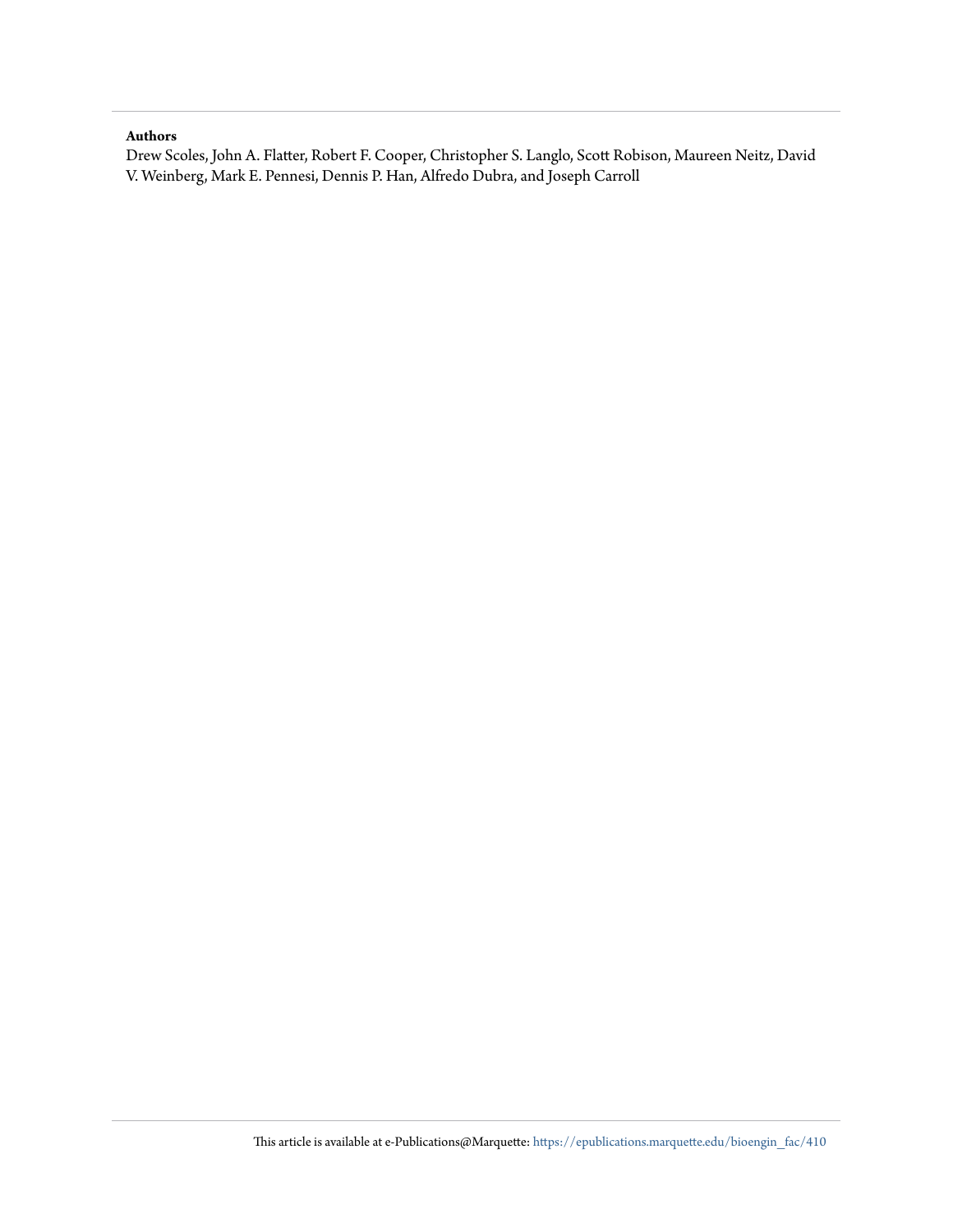# Assessing Photoreceptor Structure Associated with Ellipsoid Zone Disruptions Visualized with Optical Coherence Tomography

### Drew Scoles

*Department of Biomedical Engineering, University of Rochester, Rochester, NY*

#### John A. Flatter

*Department of Ophthalmology, Medical College of Wisconsin, Milwaukee, WI*

#### Robert F. Cooper

*Department of Biomedical Engineering, Marquette University, Milwaukee, WI*

#### Christopher S. Langlo

*Department of Cell Biology, Neurobiology, & Anatomy, Medical College of Wisconsin, Milwaukee, WI* 

#### Scott Robinson

*Department of Ophthalmology, Medical College of Wisconsin, Milwaukee, WI*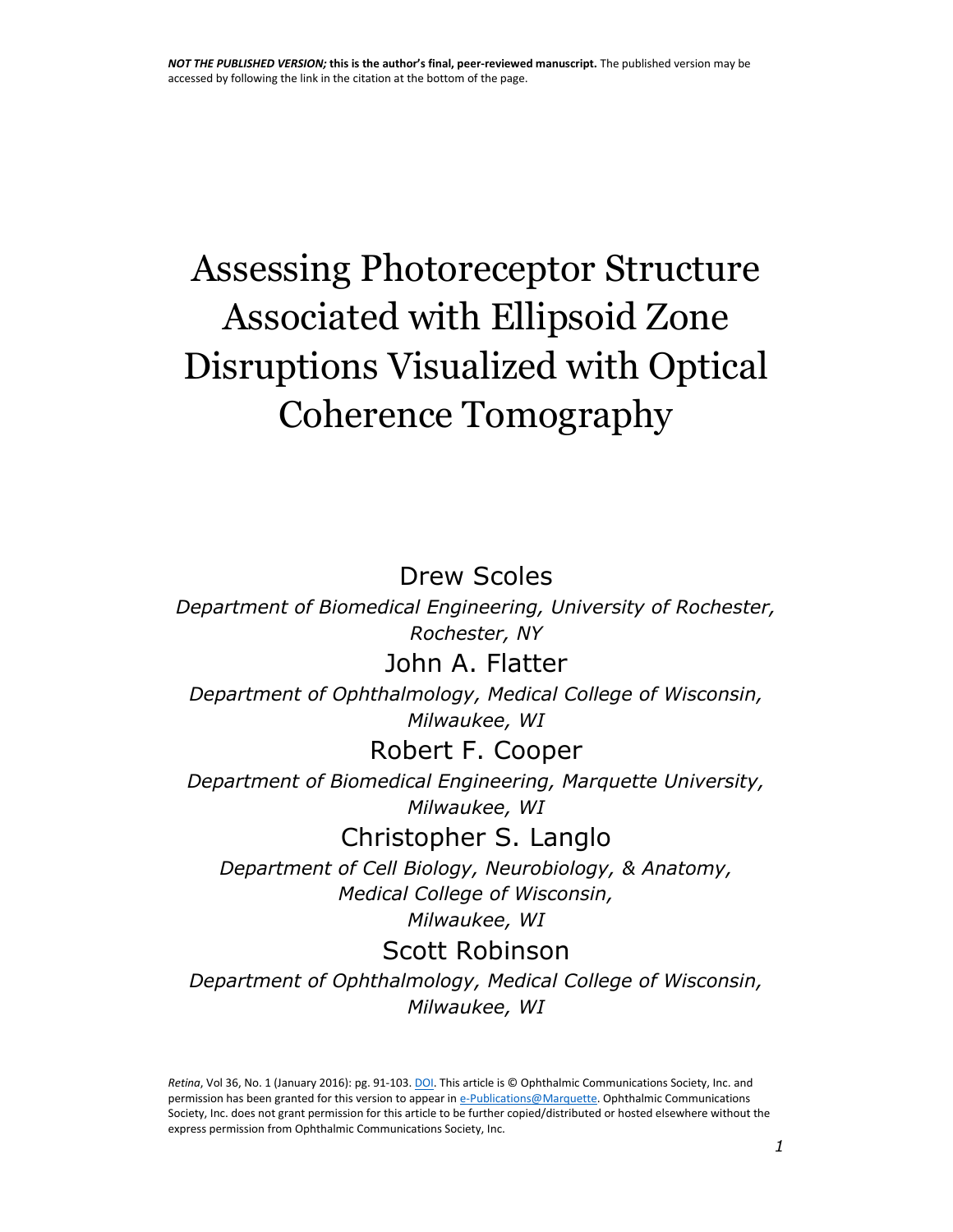# Maureen Neitz

*Department of Ophthalmology, University of Washington, Seattle, WA*

# David V. Weinberg

*Department of Ophthalmology, Medical College of Wisconsin, Milwaukee, WI*

Mark E. Pennesi

*Casey Eye Institute, Oregon Health & Science University, Portland, OR* 

## Dennis P. Han

*Department of Ophthalmology, Medical College of Wisconsin, Milwaukee, WI* 

## Alfredo Dubra

*Department of Ophthalmology, Medical College of Wisconsin, Department of Biomedical Engineering, Marquette University, Department of Biophysics, Medical College of Wisconsin, Milwaukee, WI* 

# Joseph Carroll

*Department of Ophthalmology, Medical College of Wisconsin, Department of Biomedical Engineering, Marquette University, Department of Cell Biology, Neurobiology, & Anatomy, Medical College of Wisconsin, Department of Biophysics, Medical College of Wisconsin, Milwaukee, WI*

#### **Abstract**

**Purpose:** To compare images of photoreceptor layer disruptions obtained with optical coherence tomography (OCT) and adaptive optics scanning light ophthalmoscopy (AOSLO) in a variety of pathologic states.

**Methods:** Five subjects with photoreceptor ellipsoid zone disruption as per OCT and clinical diagnoses of closed-globe blunt ocular trauma (cg-BOT;  $n =$ 2), macular telangiectasia type 2 (MacTel;  $n = 1$ ), blue cone monochromacy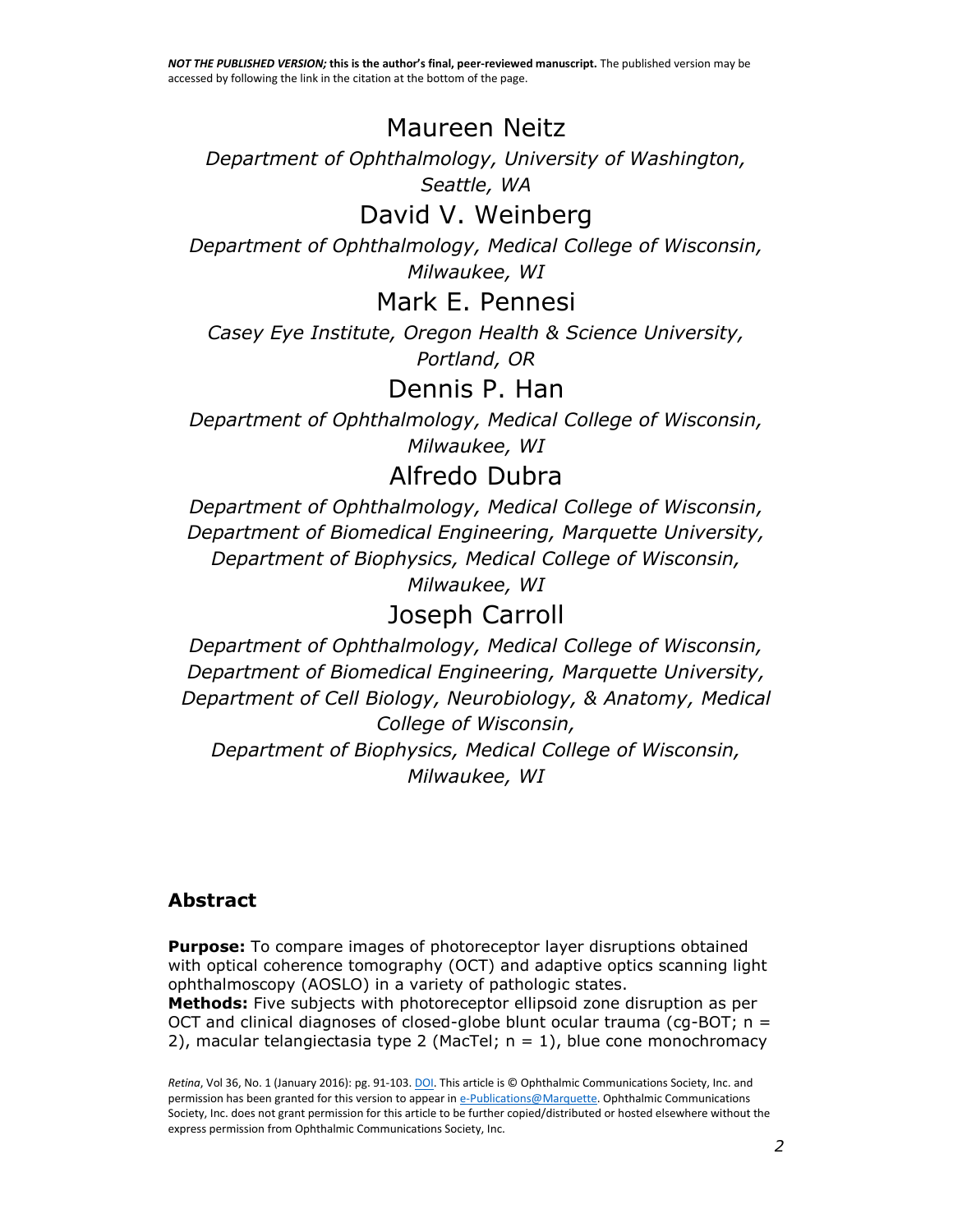(BCM;  $n = 1$ ) or cone-rod dystrophy (CRD;  $n = 1$ ) were included. Images were acquired within and around photoreceptor lesions using spectral-domain OCT (SD-OCT), confocal AOSLO and split-detector AOSLO.

**Results:** There were substantial differences in the extent and appearance of the photoreceptor mosaic as revealed by confocal AOSLO, split-detector AOSLO and SD-OCT *en face* view of the ellipsoid zone (EZ).

**Conclusions:** Clinically available SD-OCT, viewed *en face* or as B-scan, may lead to misinterpretation of photoreceptor anatomy in a variety of diseases and injuries. This was demonstrated using split-detector AOSLO to reveal substantial populations of photoreceptors in areas of no, low, or ambiguous EZ reflectivity with *en face* OCT and confocal AOSLO. While it is unclear if these photoreceptors are functional, their presence offers hope for therapeutic strategies aimed at preserving or restoring photoreceptor function.

**Keywords:** Optical coherence tomography, en face optical coherence tomography, Adaptive optics, photoreceptor, retina

#### **Introduction**

Optical coherence tomography (OCT) is rapidly replacing color fundus photography as the most common retinal imaging modality.<sup>[1](https://www.ncbi.nlm.nih.gov/pmc/articles/PMC4843118/#R1)</sup> *En face* OCT has emerged as an important tool for the evaluation of layer specific retinal pathology, enabling visualization of lamina cribrosa,<sup>[2,](https://www.ncbi.nlm.nih.gov/pmc/articles/PMC4843118/#R2) [3](https://www.ncbi.nlm.nih.gov/pmc/articles/PMC4843118/#R3)</sup> microvasculature,<sup>[4](https://www.ncbi.nlm.nih.gov/pmc/articles/PMC4843118/#R4)-[6](https://www.ncbi.nlm.nih.gov/pmc/articles/PMC4843118/#R6)</sup> RPE detachment,<sup>[7](https://www.ncbi.nlm.nih.gov/pmc/articles/PMC4843118/#R7)-[9](https://www.ncbi.nlm.nih.gov/pmc/articles/PMC4843118/#R9)</sup> subretinal fluid,<sup>[7,](https://www.ncbi.nlm.nih.gov/pmc/articles/PMC4843118/#R7)</sup>  $10, 11$  $10, 11$  cystoid macular edema,  $12$  outer retinal tubulations<sup>[13,](https://www.ncbi.nlm.nih.gov/pmc/articles/PMC4843118/#R13) [14](https://www.ncbi.nlm.nih.gov/pmc/articles/PMC4843118/#R14)</sup> and other retinal structures. One of the most promising applications of *en face* OCT is the measurement of ellipsoid zone (EZ) disruption, to provide insight into photoreceptor structure. To date, *en face* OCT has been utilized to evaluate photoreceptor structure in macular telangiectasia (MacTel) type 2,<sup>[15](https://www.ncbi.nlm.nih.gov/pmc/articles/PMC4843118/#R15)</sup> diabetic retinopathy,<sup>[12](https://www.ncbi.nlm.nih.gov/pmc/articles/PMC4843118/#R12)</sup> macular hole,<sup>[12,](https://www.ncbi.nlm.nih.gov/pmc/articles/PMC4843118/#R12) [16](https://www.ncbi.nlm.nih.gov/pmc/articles/PMC4843118/#R16)</sup> macular degeneration<sup>[12,](https://www.ncbi.nlm.nih.gov/pmc/articles/PMC4843118/#R12) [17](https://www.ncbi.nlm.nih.gov/pmc/articles/PMC4843118/#R17)-[19](https://www.ncbi.nlm.nih.gov/pmc/articles/PMC4843118/#R19)</sup> and ocular trauma.<sup>[20](https://www.ncbi.nlm.nih.gov/pmc/articles/PMC4843118/#R20)</sup> Quantification of EZ disruption with *en face* OCT was recently approved as the primary outcome measure for a therapeutic clinical trial in MacTel, $21$  yet little is known about the *in vivo* cellular anatomy within and at the margins of these disruptions.

One of the challenges in using *en face* OCT to evaluate photoreceptor structure is the limited lateral resolution and poor transverse spatial sampling of commercially available OCT systems. By correcting the monochromatic aberrations of the eye, adaptive optics (AO) ophthalmoscopy provides the opportunity to visualize individual rod and cone photoreceptors in normal and diseased retinas.<sup>[22,](https://www.ncbi.nlm.nih.gov/pmc/articles/PMC4843118/#R22) [23](https://www.ncbi.nlm.nih.gov/pmc/articles/PMC4843118/#R23)</sup> The spatial correlation of disruptions as per confocal AOSLO imaging and

*Retina*, Vol 36, No. 1 (January 2016): pg. 91-103[. DOI.](http://dx.doi.org/10.1097/IAE.0000000000000618) This article is © Ophthalmic Communications Society, Inc. and permission has been granted for this version to appear i[n e-Publications@Marquette.](http://epublications.marquette.edu/) Ophthalmic Communications Society, Inc. does not grant permission for this article to be further copied/distributed or hosted elsewhere without the express permission from Ophthalmic Communications Society, Inc.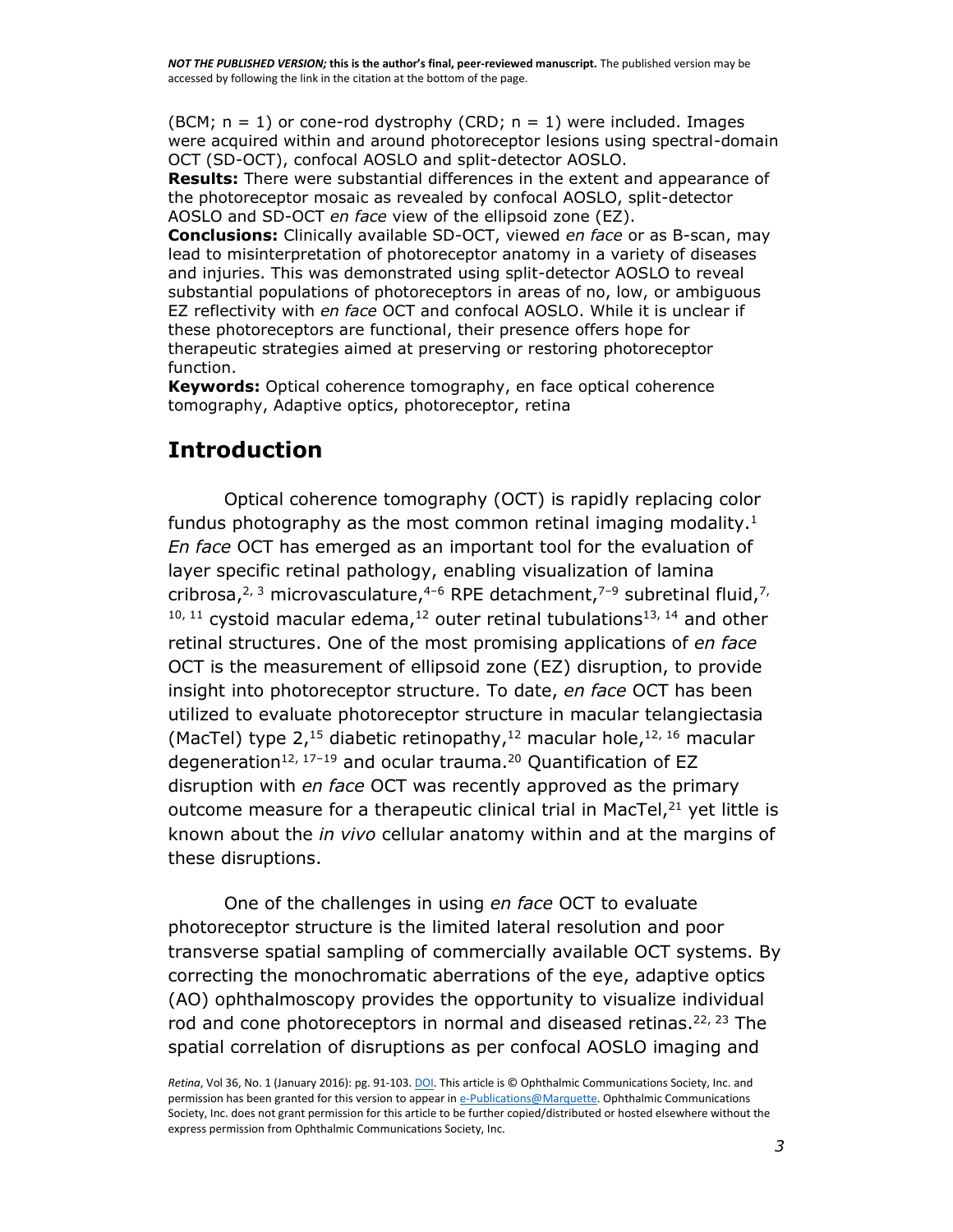*en face* OCT in closed globe blunt ocular trauma (cg-BOT) revealed photoreceptor cell disruption in the vicinity of EZ disruptions in OCT images.[20](https://www.ncbi.nlm.nih.gov/pmc/articles/PMC4843118/#R20) Despite increased resolution, confocal AOSLO is also limited, as the technique does not visualize photoreceptors with abnormal outer segment morphology or alignment.<sup>[31](https://www.ncbi.nlm.nih.gov/pmc/articles/PMC4843118/#R31)</sup> Since many retinal diseases are known to cause loss of the photoreceptor outer segment before loss of the remainder of the cell,  $24-29$  $24-29$  $24-29$  this limitation could prevent the accurate interpretation of the photoreceptor mosaic in the vicinity of such disruptions.

AOSLO split-detector imaging $30, 31$  $30, 31$  has recently demonstrated the non-invasive visualization of the cone photoreceptor inner segment mosaic, regardless of the status of the corresponding outer segment. $31$ Here, we apply split-detector AOSLO in five subjects with wide ranging retinal pathology to evaluate photoreceptor anatomy within and around EZ disruptions identified with OCT, to determine their anatomical correlates. The data demonstrate that there can be significant residual photoreceptor structure within EZ disruptions identified with *en face* OCT, and that the borders of the disruption can be more clearly demarcated with the split-detector AOSLO technique.

### **Methods**

#### *Participants*

Research procedures followed the tenets of the Declaration of Helsinki and informed written consent was obtained from all subjects after explanation of the nature and possible consequences of the study. The study protocol was approved by the institutional review board at the Medical College of Wisconsin.

Axial length measurements were obtained on all subjects (Zeiss IOL Master; Carl Zeiss Meditec, Dublin, CA, USA) in order to determine the scale of AOSLO and OCT images. $31$  Prior to all retinal imaging, the eyes to be imaged were dilated and cycloplegia was induced through topical application of phenylephrine hydrochloride (2.5%) and tropicamide (1%).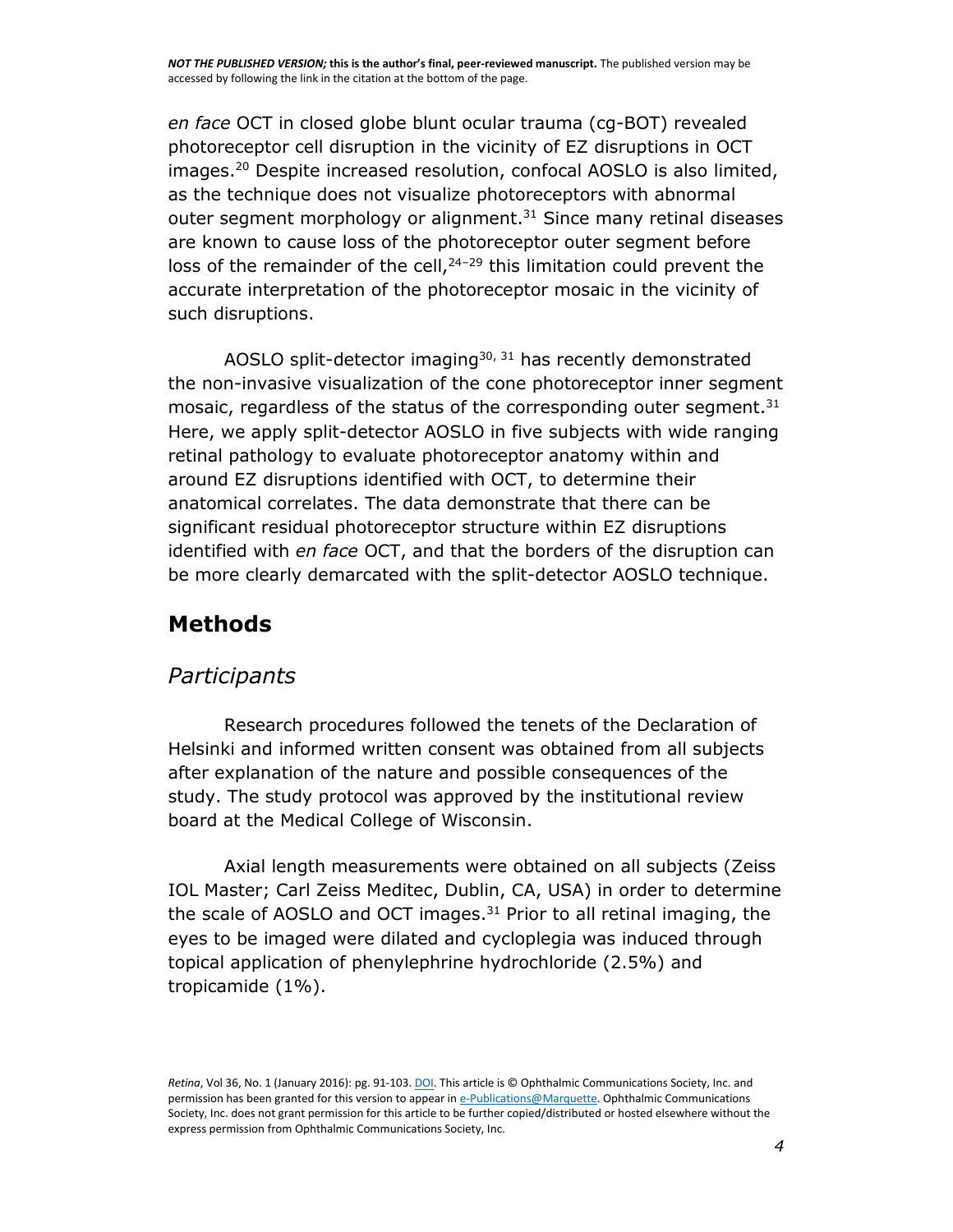#### En face *optical coherence tomography*

Spectral domain optical coherence tomography (Bioptigen, Research Triangle Park, NC, USA) line scans and dense cube scans nominally covering  $3 \times 3$  mm (400 A-scans/B-scan; 400 Bscans/volume) were performed in the area of planned AOSLO imaging. Using custom designed Java (Oracle, Redwood City, CA) software, we derived *en face* summed volume projection images from the SD-OCT volumes of all subjects. These images were created to emphasize structures within the EZ (and in one case, also the interdigitation zone, IZ). The macular volume was exported from the machine as an ".avi" and was uncompressed using the Xuggler (Xuggle Inc., San Francisco, CA) library. Each of the 400 B-scans was read from the volume and marked with a flat contour, which was initially a spline fit to three points along the B-scan. The contour for each B-scan was manually modified by the user by both adding points to the contour and adjusting the axial position of each the points. The number of points and the axial position of the points were different for each B-scan, based on the varying morphology of the EZ (See [Figure 1.](https://www.ncbi.nlm.nih.gov/pmc/articles/PMC4843118/figure/F1/)). At each axial position along the B-scan, the pixels within the contour were averaged, resulting in a 1D average array of gray values along each Bscan. The final *en face* image was created by combining the 1D average array from each B-scan in the volume (See [Figure 1.](https://www.ncbi.nlm.nih.gov/pmc/articles/PMC4843118/figure/F1/)). All OCT images are displayed on logarithmic scale. All final figures were upsampled to 600 ppi for optimal display using bicubic interpolation in Adobe Photoshop (Adobe Photoshop; Adobe Systems Inc., Mountain View, CA). Naming of the outer retinal bands is based on the recent study by Staurenghi *et al.*[32](https://www.ncbi.nlm.nih.gov/pmc/articles/PMC4843118/#R32) Here, the band referred to as the EZ is the hyperreflective band that lies just posterior to the ELM, and this has been referred to previously as the inner segment/outer segment junction (IS/OS). The band referred to as the IZ is the hyperreflective band that lies just posterior to the EZ, and this has been referred to previously as the cone outer segment tip band (COST).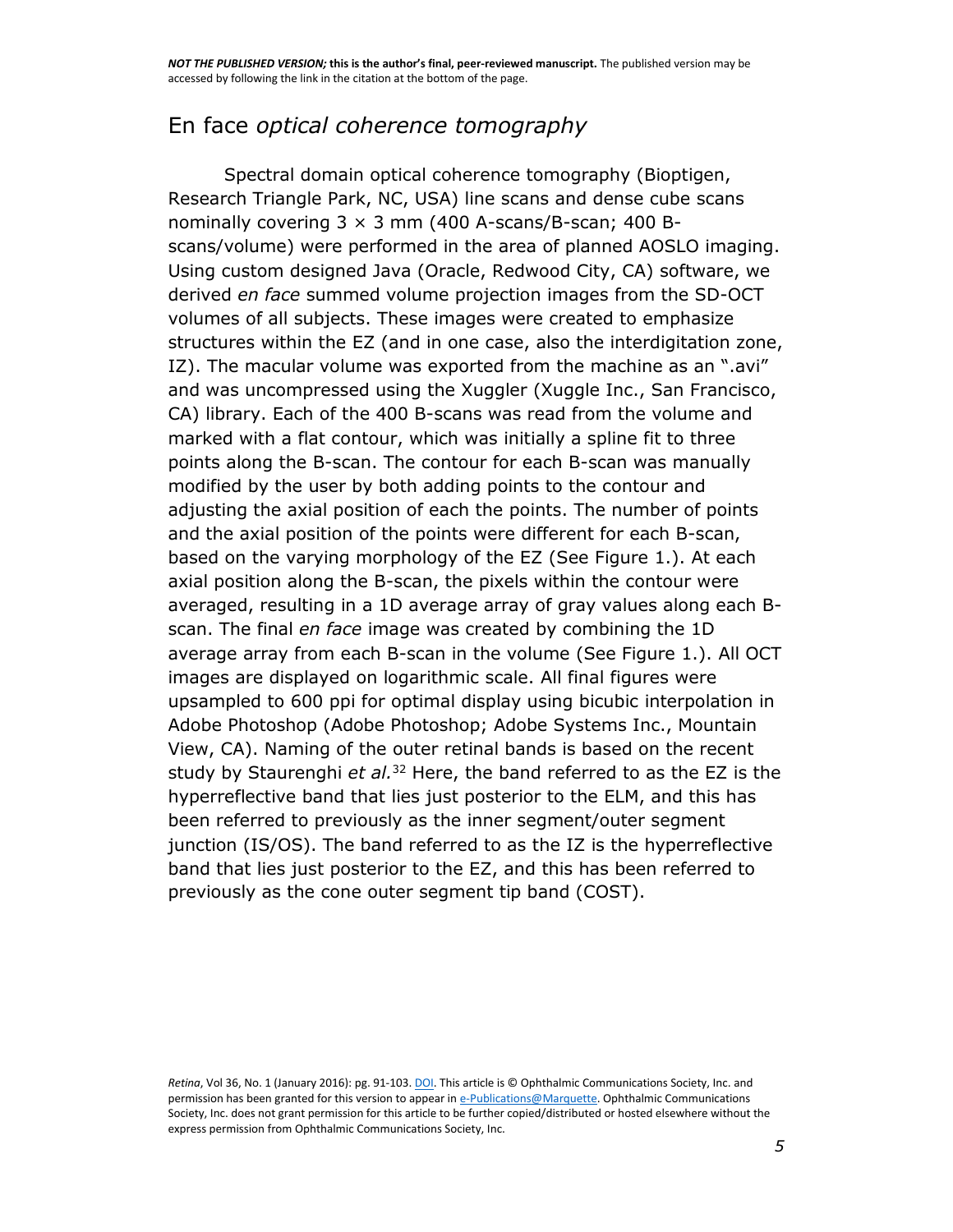

**[Figure 1.](https://www.ncbi.nlm.nih.gov/pmc/articles/PMC4843118/figure/F1/)** Schematic of the generation of *en face* summed value projection OCT images

#### *Adaptive optics imaging*

A custom AOSLO<sup>[33](https://www.ncbi.nlm.nih.gov/pmc/articles/PMC4843118/#R33)</sup> was modified to simultaneously capture confocal and non-confocal light in a split-detection configuration.<sup>[31](https://www.ncbi.nlm.nih.gov/pmc/articles/PMC4843118/#R31)</sup> Briefly, an annular mirror spatially separated the central  $\sim$ 1 Airy disc (confocal) portion of the reflected signal to be detected separately, while the non-confocal annulus was divided equally between two additional light detectors. The signals in the two non-confocal detectors were subtracted and then divided by the sum, to form the split-detector image. $31$  Image sequences were acquired at multiple locations, processed and registered using custom software<sup>[34](https://www.ncbi.nlm.nih.gov/pmc/articles/PMC4843118/#R34)</sup> (Python; Python Software Foundation) as previously described.<sup>[31](https://www.ncbi.nlm.nih.gov/pmc/articles/PMC4843118/#R31)</sup> Multiple registered images were manually aligned using Adobe Photoshop to ensure AOSLO imaging encompassed the entire EZ disruption, and then were manually aligned to *en face* OCT using blood vessel shadows or other anatomical landmarks. Confocal and split-detector images are recorded simultaneously at the same wavelength, and thus are in perfect spatial register. While all AOSLO images are displayed here on linear scale, we provide corresponding log display versions (see [Figure, Supplemental Digital Content 1\)](https://www.ncbi.nlm.nih.gov/pmc/articles/PMC4843118/#SD1). All final figures were upsampled to 600 ppi for optimal display using bicubic interpolation in Adobe Photoshop.

*Retina*, Vol 36, No. 1 (January 2016): pg. 91-103[. DOI.](http://dx.doi.org/10.1097/IAE.0000000000000618) This article is © Ophthalmic Communications Society, Inc. and permission has been granted for this version to appear i[n e-Publications@Marquette.](http://epublications.marquette.edu/) Ophthalmic Communications Society, Inc. does not grant permission for this article to be further copied/distributed or hosted elsewhere without the express permission from Ophthalmic Communications Society, Inc.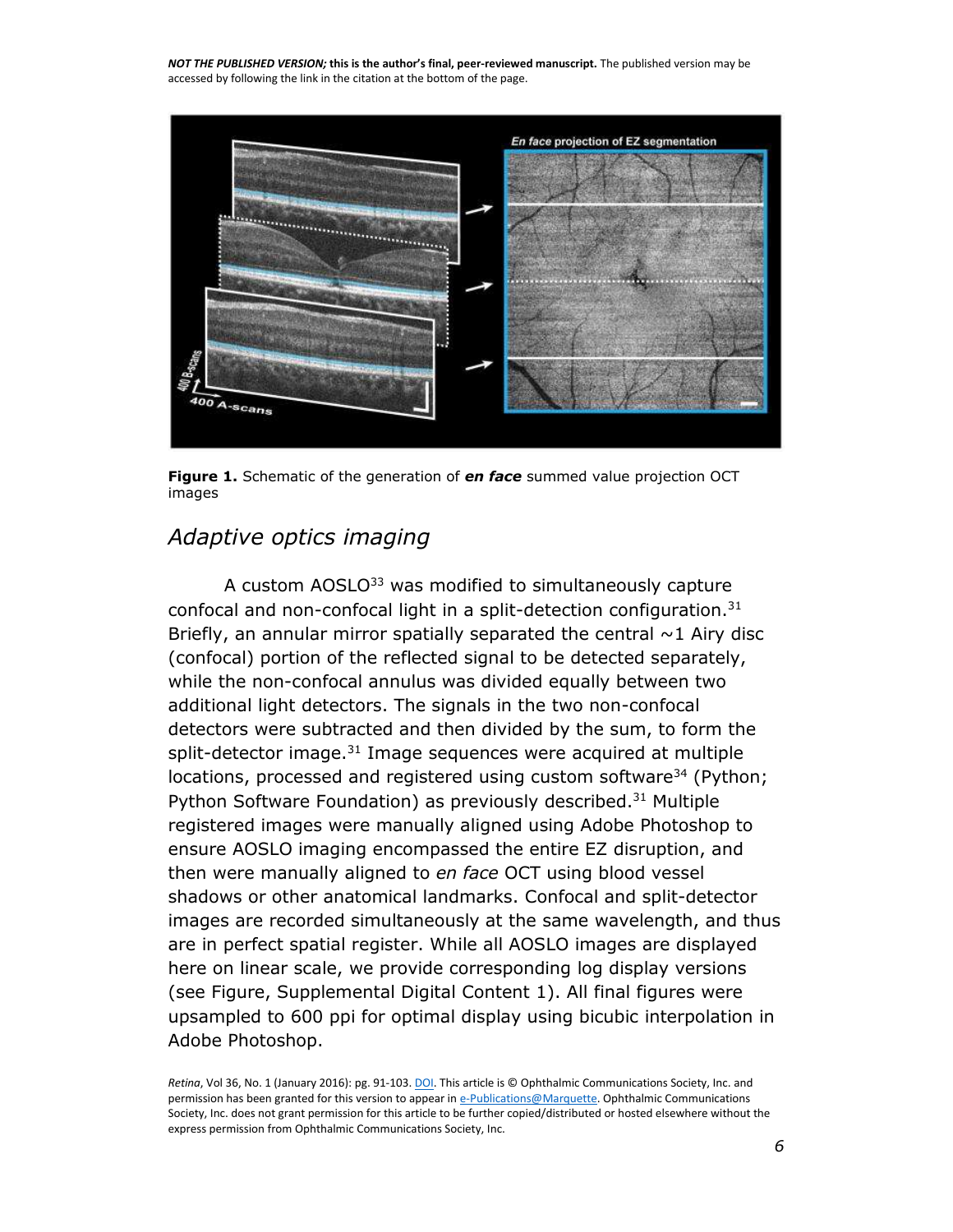### **Results**

Five subjects with clinical diagnoses of closed-globe blunt ocular trauma (cg-BOT;  $n = 2$ ), macular telangiectasia type 2 (MacTel;  $n =$ 1), blue cone monochromacy (BCM;  $n = 1$ ) or cone-rod dystrophy (CRD;  $n = 1$ ) were identified for inclusion in the study. Clinical details are summarized in [Table 1.](https://www.ncbi.nlm.nih.gov/pmc/articles/PMC4843118/table/T1/) The EZ disruptions visualized with B-scan and *en face* OCT varied from mottling (SR\_10139 and MP\_10097) to focal discontinuities (DH\_1192, WW\_0923, DW\_10105). Confocal AOSLO images from all subjects showed cone and/or rod photoreceptor mosaic disruption. Split-detector AOSLO revealed enlarged photoreceptor inner segments within and on the margins of all EZ disruptions. Of note, the retinal sampling of the *en face* projections is approximately 7.5 μm per pixel, compared to approximately 0.5 μm per pixel for AOSLO images.

**[Table 1.](https://www.ncbi.nlm.nih.gov/pmc/articles/PMC4843118/table/T1/)** Summary of clinical characteristics

| Subject              |              | Eye BCVA Age Diagnosis                 | <b>Details</b>                                                                                                                                |
|----------------------|--------------|----------------------------------------|-----------------------------------------------------------------------------------------------------------------------------------------------|
| DH 1192              | OS 20/200 43 | Cone-rod<br>dystrophy                  | Previously reported causative<br>mutation (p.R838H:c.2513G>A) 35<br>identified in GUCY2D gene.                                                |
| DW 10105 OD 20/25 54 |              | Macular<br>telangiectasis<br>type 2    | Stage $2.36$                                                                                                                                  |
| MP 10097 OD 20/50 43 |              | Blue-cone<br>monochromacy              | Previously reported causative<br>mutation (p.C203R; c.607T>C) <sup>37</sup><br>identified in OPN1MW and OPN1LW<br>genes.                      |
| SR 10139 OS 20/20 55 |              | Closed-globe<br>blunt ocular<br>trauma | Motor vehicle accident approximately<br>35 years prior to imaging.                                                                            |
| WW 0923 OS 20/20 22  |              | Closed-globe<br>blunt ocular<br>trauma | Motor vehicle accident approximately<br>22 months prior to imaging. Patient<br>previously described at 7 months post<br>trauma. <sup>20</sup> |

#### *Case 1*

Subject DH 1192 (43 year-old female) was referred by an outside physician for decreasing visual acuity and color vision abnormalities. Best-corrected visual acuity at the time of research imaging for this study was 20/200 OS, and she had pronounced color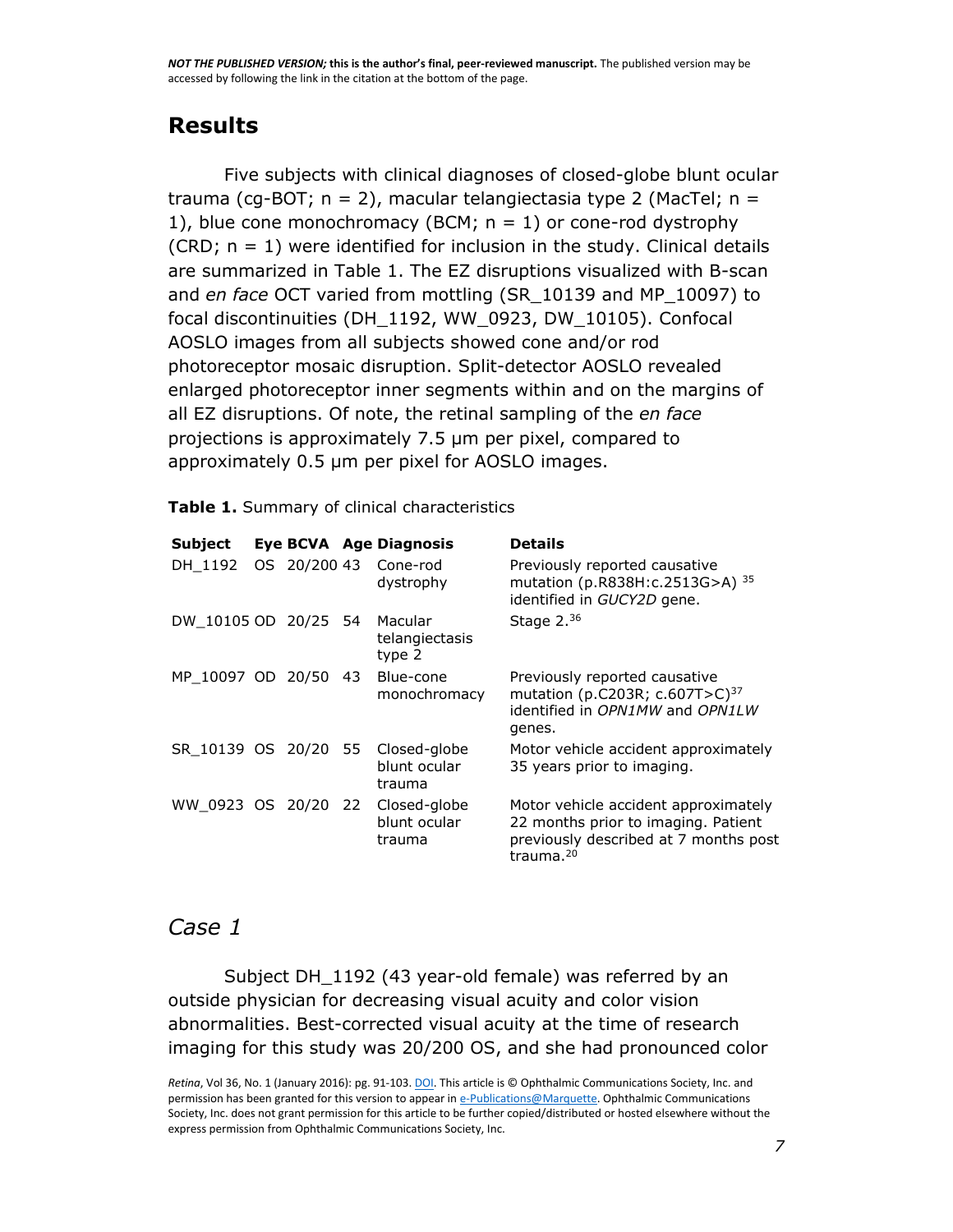vision impairment on the AOHRR pseudoisochromatic plates (D value > 0.088). She had a family history of progressive visual impairment beginning with her great-grandmother, including her mother, two out of four siblings and her son. Genetic testing revealed a substitution p.R838H; c.2513G>A in the *GUCY2D* gene, a mutation reported to cause autosomal dominant cone-rod dystrophy.[35](https://www.ncbi.nlm.nih.gov/pmc/articles/PMC4843118/#R35)

[Figure 2](https://www.ncbi.nlm.nih.gov/pmc/articles/PMC4843118/figure/F2/) summarizes the imaging for this subject's left eye. *En face* OCT revealed a large elliptical EZ disruption with a central island of decreased reflectivity. The B-scan OCTs through the disruption show that the parafovea has apparently normal retinal lamination, while the elliptical *en face* disruption has almost no reflectivity, and the central island shows dim and inconsistent reflectivity spread across the EZ and IZ. Co-localized confocal AOSLO imaging revealed that the elliptical island contains very few bright cone photoreceptors and a majority of low-reflectivity structures. The margins of the *en face* OCT disruption, on the other hand are composed of mostly normal appearing photoreceptors. Split-detector AOSLO revealed that the island within the *en face* OCT disruption is composed of dramatically enlarged photoreceptor (likely cone) inner segments, surrounded by smaller diameter photoreceptors (likely rods). The darkest area of the *en face* OCT image contains a sparse population of enlarged photoreceptors.



**[Figure 2.](https://www.ncbi.nlm.nih.gov/pmc/articles/PMC4843118/figure/F2/)** Multimodal imaging in cone-rod dystrophy subject DH\_1192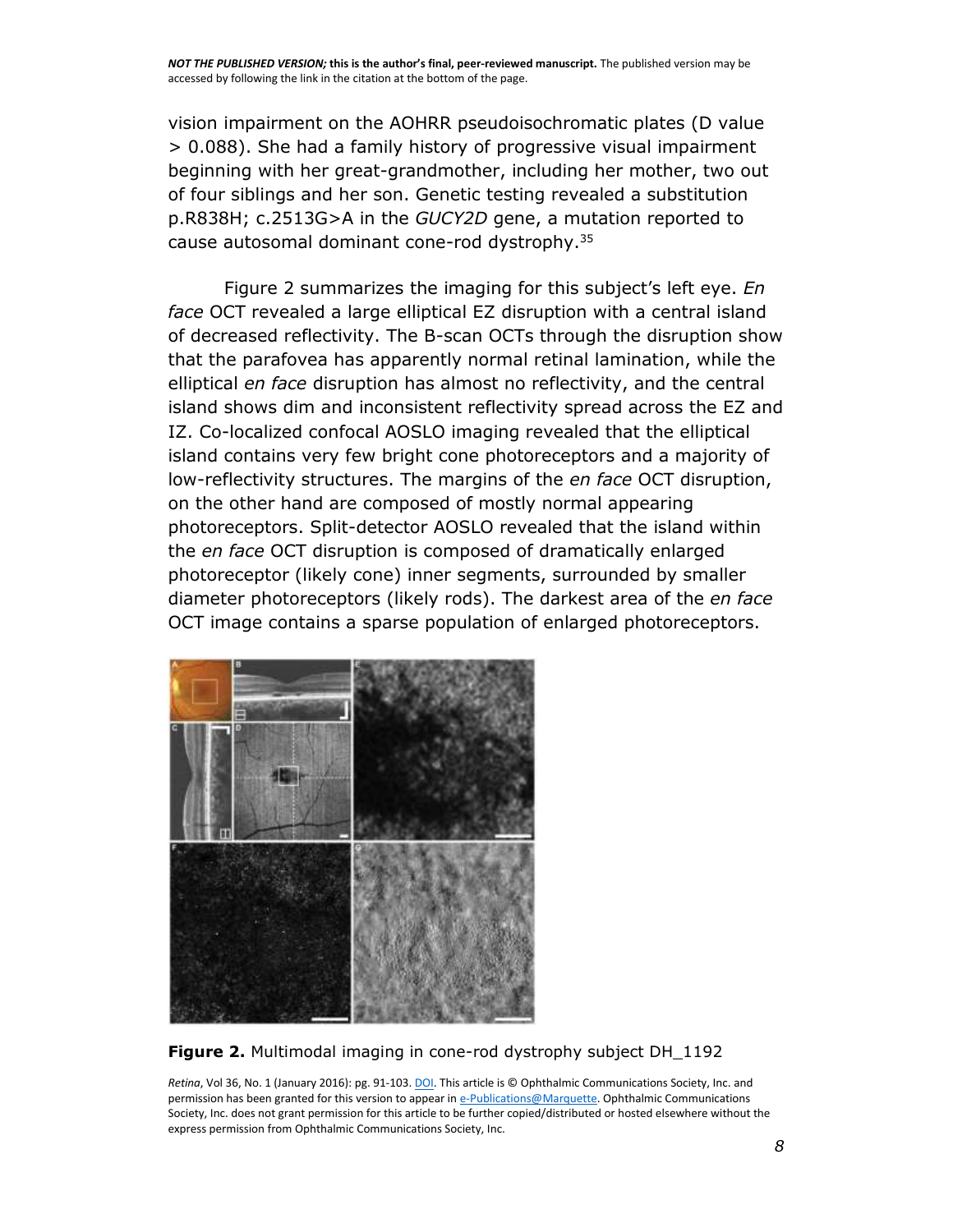#### *Case 2*

Subject DW\_10105 (54 year-old male) presented to the clinic without visual disturbance, but had mildly reduced visual acuity 20/30 OD, 20/50 OS. On exam there was a slight sheen in the temporal foveae, fluorescein angiography showed dilation and leakage of the temporal parafoveal capillaries and subsequent OCT imaging revealed inner and outer retinal cavitations OU. A diagnosis of MacTel was made, and classified as stage 2 OU according to Yannuzzi *et al.*[36](https://www.ncbi.nlm.nih.gov/pmc/articles/PMC4843118/#R36)

[Figure 3](https://www.ncbi.nlm.nih.gov/pmc/articles/PMC4843118/figure/F3/) summarizes the imaging for this subject's right eye. *En face* OCT reveals a clover-leaf shaped EZ disruption centered approximately 1° temporal to the macula. The EZ disruption itself contains two distinct gray levels of reduced reflectivity, the center shows nearly no reflectivity, while the margin is reduced at a level between that of the center and the bright EZ reflectivity in the parafovea. Confocal AOSLO imaging revealed normal (waveguiding) photoreceptors confined to the regions of normal EZ reflectivity. The split-detector AOSLO imaging on the other hand, revealed photoreceptors in the margin of abnormal EZ reflectivity, as well as few photoreceptors well within the EZ disruption itself, which are not visible with any other modality.



**[Figure 3.](https://www.ncbi.nlm.nih.gov/pmc/articles/PMC4843118/figure/F3/)** Multimodal imaging in MacTel subject DW\_10105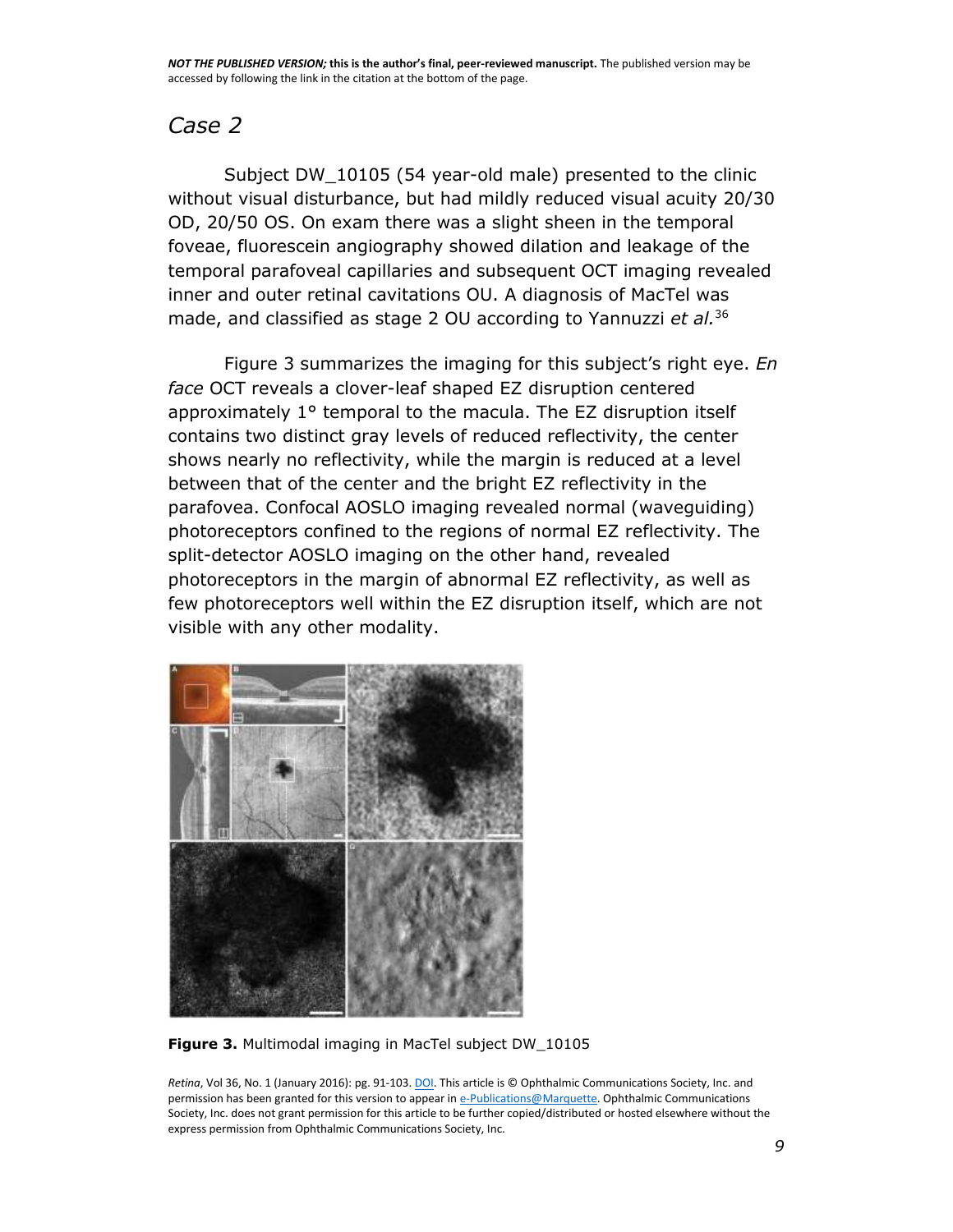#### *Case 3*

Subject SR\_10139 (55 year-old male) presented with a persistent central scotoma in the right eye from a motorcycle accident approximately 35 years prior. No cause for visual deficit was identified clinically prior to the research visit. Both eyes were imaged, and visual acuity at the time of research imaging was 20/20 OU. A foveal photoreceptor defect was detected in the right eye (not shown), despite no subjective vision loss in the left eye, a parafoveal abnormality was visualized, and is described below.

[Figure 4](https://www.ncbi.nlm.nih.gov/pmc/articles/PMC4843118/figure/F4/) summarizes the imaging for this subject's left eye. *En face* OCT in this subject revealed a small EZ disruption in the parafovea, approximately 0.75mm supero-temporal from the foveal center. B-scan OCT revealed that the EZ disruption is accompanied by an IZ disruption that spans a larger lateral extent. Confocal AOSLO at this location revealed that the region of EZ and IZ disruption on OCT corresponded to a small square shaped region of reduced photoreceptor waveguiding. The split-detector AOSLO images revealed a mosaic of enlarged photoreceptors in the area of EZ and IZ disruption, surrounded by apparently normal cone and rod photoreceptors. Notably, the disruption size on confocal AOSLO more closely mirrors the size of the IZ disruption as previously reported $20$ [\(Figure 5\)](https://www.ncbi.nlm.nih.gov/pmc/articles/PMC4843118/figure/F5/); whereas split-detector AOSLO demonstrates there is not complete loss of the photoreceptor mosaic as the EZ disruption might suggest. The dark vertical stripes in the confocal image are likely vessel shadows, which appear as a blur in the split-detector image.



**[Figure 4.](https://www.ncbi.nlm.nih.gov/pmc/articles/PMC4843118/figure/F4/)** Multimodal imaging in cg-BOT subject SR\_10139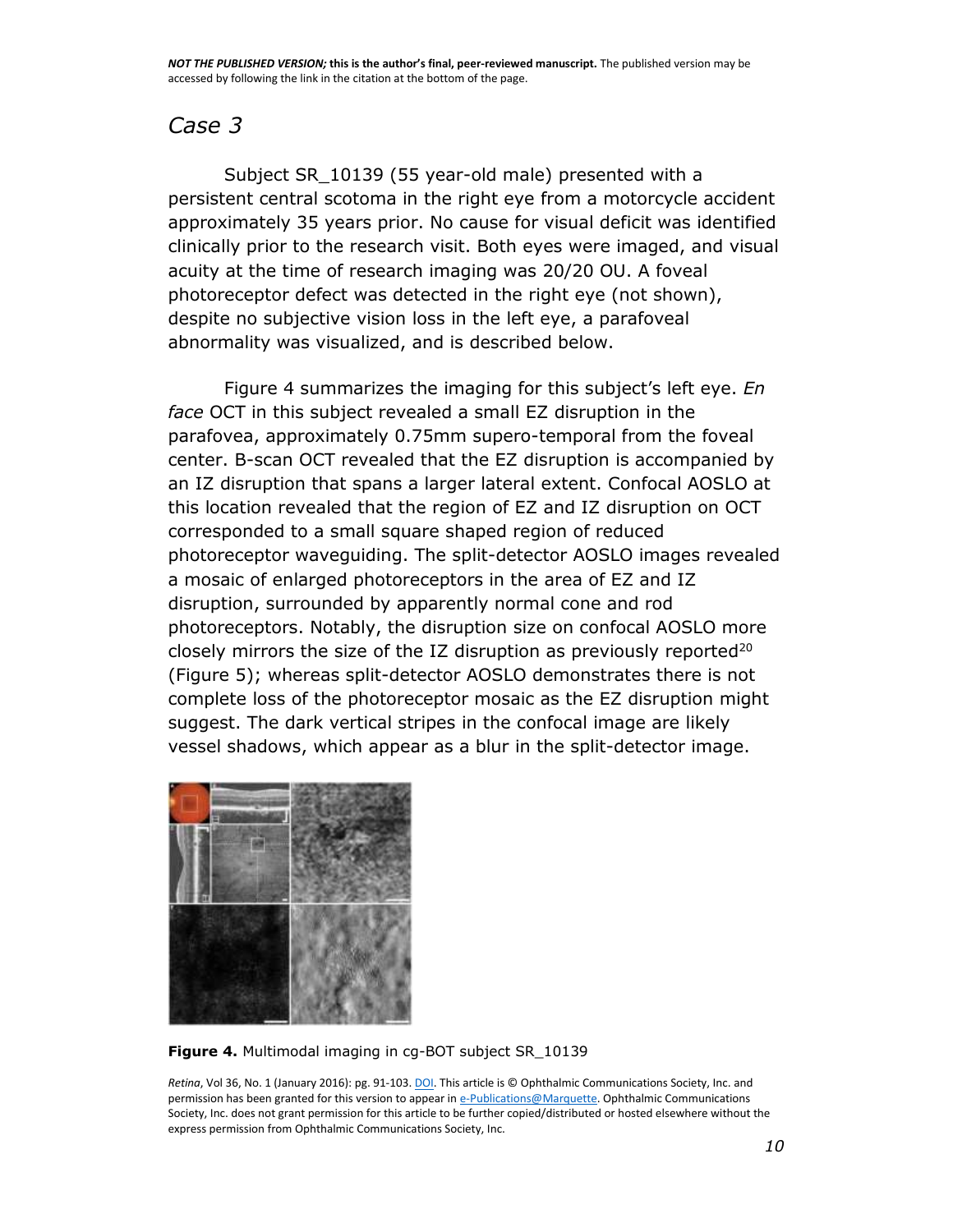

**[Figure 5.](https://www.ncbi.nlm.nih.gov/pmc/articles/PMC4843118/figure/F5/)** Comparison of disruption size in confocal AOSLO, IZ and EZ *en face* OCT segmentation

#### *Case 4*

This subject was previously described shortly after trauma.<sup>[20](https://www.ncbi.nlm.nih.gov/pmc/articles/PMC4843118/#R20)</sup> Briefly, subject WW\_0923 (22-year-old male) was an unrestrained driver in a motor vehicle collision in which airbags were deployed. Clinical evaluation on post-trauma day 2 revealed commotio retinae and RPE changes within the macula, as well as wide-spread hemorrhaging in the posterior pole OU. Research imaging presented here was performed 22 months after trauma; he reported a persistent central scotoma OS, yet visual acuity was 20/20 OS at this time.

[Figure 6](https://www.ncbi.nlm.nih.gov/pmc/articles/PMC4843118/figure/F6/) summarizes the imaging for this subject's left eye. *En face* imaging revealed a tri-petaloid EZ disruption centered at the fovea. Confocal AOSLO imaging revealed an anchor shaped area of abnormal non-waveguiding photoreceptors that corresponded roughly to the region of EZ disruption. Split-detector imaging revealed a pattern nearly identical to that seen in the *en face* OCT with a contiguous mosaic of photoreceptors except for the infero-temporal prong. The photoreceptors themselves within areas close to the EZ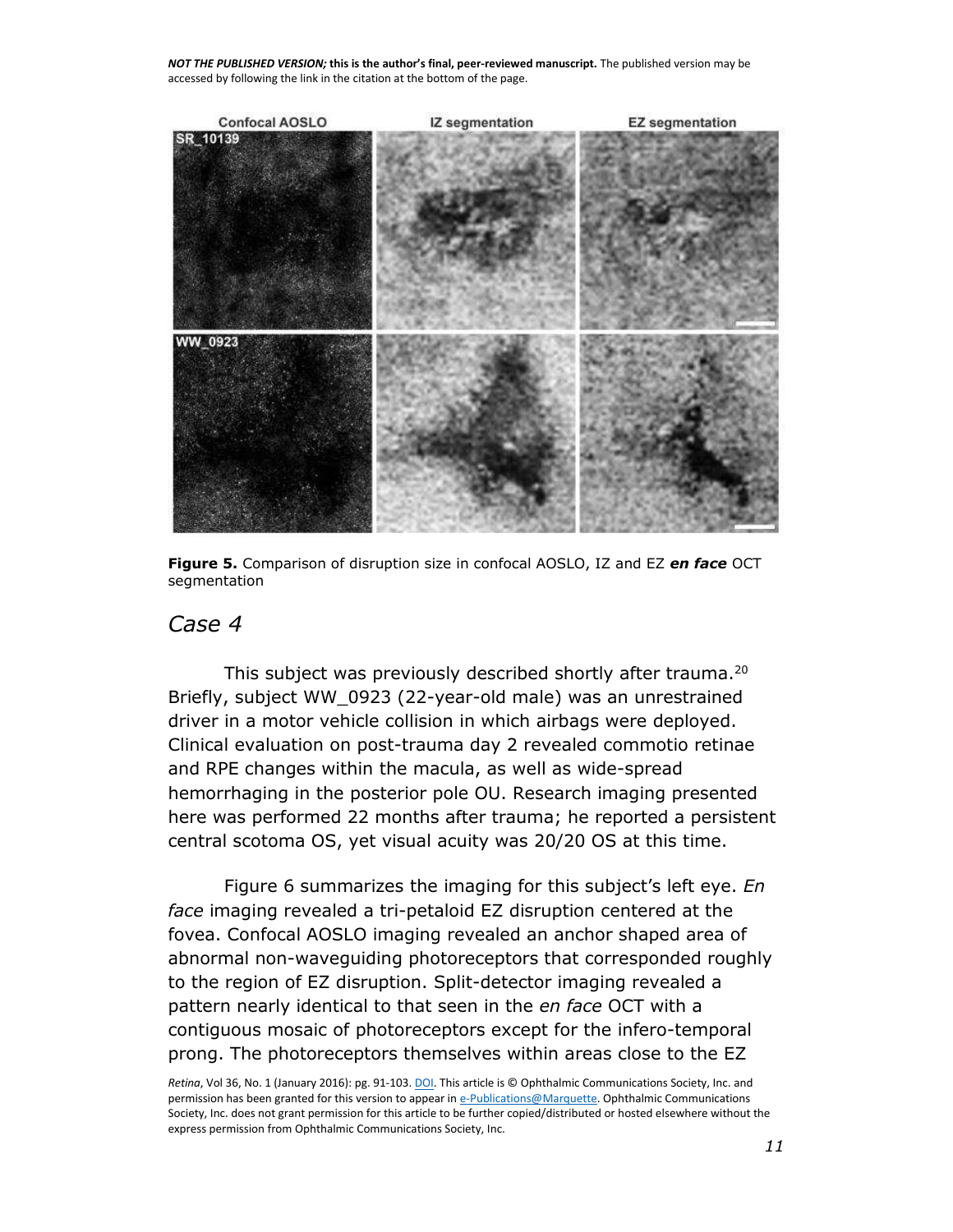disruption vary widely in size over very small regions from dramatically enlarged to nearly normal diameters. As with subject SR\_10139, the IZ disruption (as opposed to the EZ disruption) on *en face* OCT better correlates to confocal AOSLO findings of reduced photoreceptor waveguiding [\(Figure 5.](https://www.ncbi.nlm.nih.gov/pmc/articles/PMC4843118/figure/F5/)).



**[Figure 6.](https://www.ncbi.nlm.nih.gov/pmc/articles/PMC4843118/figure/F6/)** Multimodal imaging in cg-BOT subject WW\_0923

#### *Case 5*

Subject MP\_10097 (40-year-old male) was previously diagnosed with BCM. Genetic testing revealed a previously reported causative mutation (p.C203R; c.607T>C)[37](https://www.ncbi.nlm.nih.gov/pmc/articles/PMC4843118/#R37) in *OPN1MW* and *OPN1LW* genes. He complained of photophobia, problems with dark adaptation, and difficultly with color discrimination. His visual acuity measured 20/60+2 and 20/70−1 in the right and left eye, respectively with a refraction of -4.5 OD and −5.5 D OS. The anterior segment exam was unremarkable, while fundus exam revealed healthy appearing optic nerves and normal vasculature. There was a blunted foveal light reflex in the right eye. The peripheral retinal exam was unremarkable with exception of a nevus nasal to the optic nerve OD. Octopus kinetic visual fields revealed intact responses to all isopters OU. Multifocal ERGs were nearly unrecordable OU. Full-field ERGs demonstrated normal Dark-adapted 0.01 responses, normal amplitude of the Darkadapted 3.0 response but loss of the oscillatory potentials. Dark-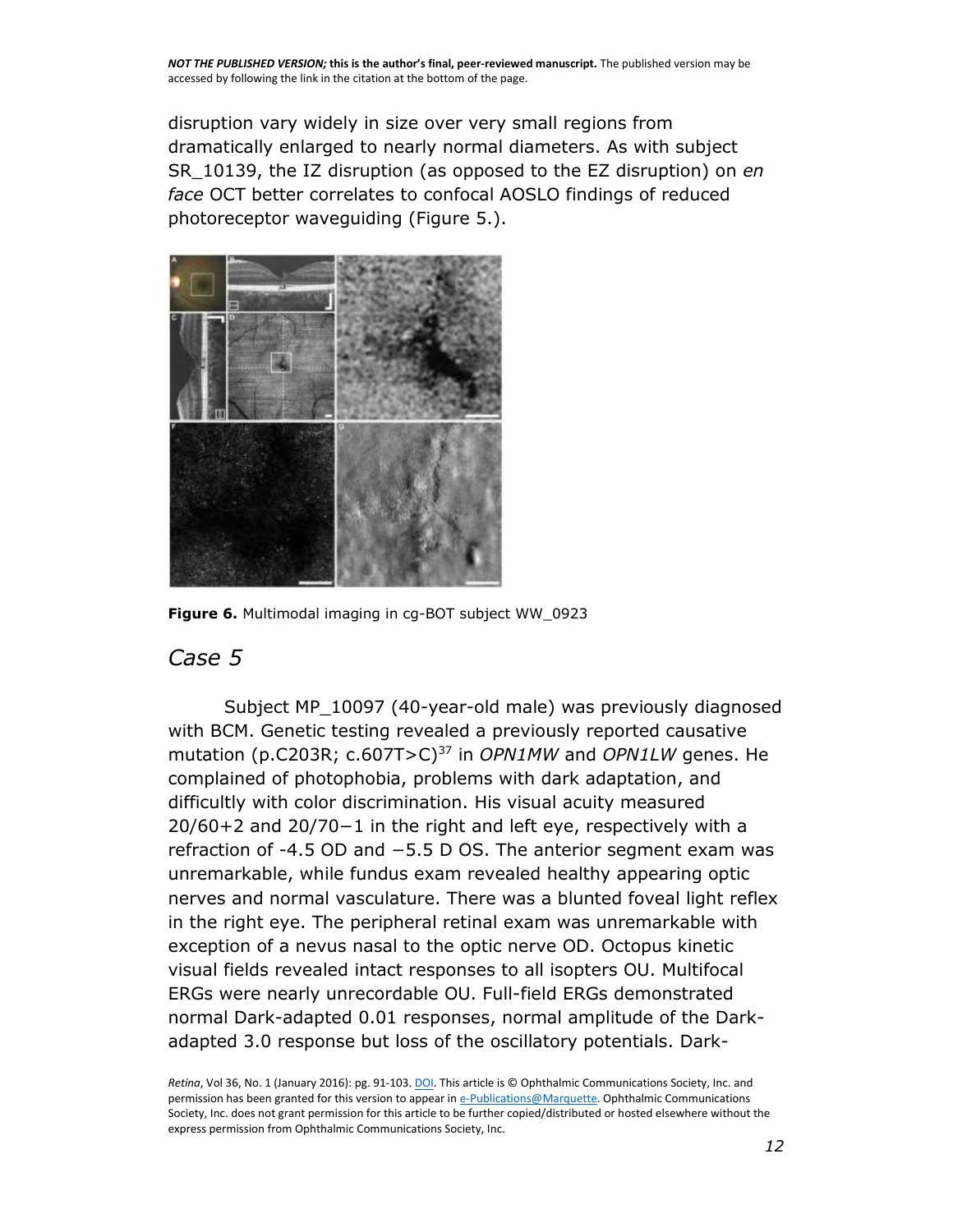adapted cone responses were recorded by subtracting the response to a red flash (KW26 filter) from the matched response to a blue flash (KW47, 47A, 47B, 0.6 ND filters). These were severely attenuated. Light-adapted 3.0 single flash and flicker responses were severely attenuated and prolonged. ERG recordings met or exceeded the ISCEV standards.<sup>[38](https://www.ncbi.nlm.nih.gov/pmc/articles/PMC4843118/#R38)</sup>

[Figure 7](https://www.ncbi.nlm.nih.gov/pmc/articles/PMC4843118/figure/F7/) summarizes the imaging for this subject's right eye. *En face* OCT revealed an elliptical area of EZ hyper-reflectivity spanning from the bottom left to the top right corner of the area shown in [Figure](https://www.ncbi.nlm.nih.gov/pmc/articles/PMC4843118/figure/F7/)  [7E.](https://www.ncbi.nlm.nih.gov/pmc/articles/PMC4843118/figure/F7/) Interestingly, the EZ abnormality in this patient is most clearly visualized with B-scan OCT, as the *en face* OCT shows only a subtle hyper-reflectivity. In contrast to the subjects discussed above [\(Figures](https://www.ncbi.nlm.nih.gov/pmc/articles/PMC4843118/figure/F2/)  [2,](https://www.ncbi.nlm.nih.gov/pmc/articles/PMC4843118/figure/F2/)[,33,](https://www.ncbi.nlm.nih.gov/pmc/articles/PMC4843118/figure/F3/)[,44,](https://www.ncbi.nlm.nih.gov/pmc/articles/PMC4843118/figure/F4/)[,6\),6\)](https://www.ncbi.nlm.nih.gov/pmc/articles/PMC4843118/figure/F6/), *en face* OCT disruption is demarcated hyper not hypo-reflectivity. Within the disruption the confocal AOSLO image contains severely disrupted photoreceptor mosaic where the vast majority of photoreceptors are non-waveguiding. Despite a near total loss of cone function on ERG, the split-detector image revealed a contiguous photoreceptor mosaic composed of cones at the center, and then rods and cones in the immediate surrounding periphery throughout the areas of little to no reflectivity in the confocal image. The area of greatest EZ reflectivity corresponds spatially to the area of dense cone packing. Although the EZ reflectivity appears normal in the parafovea, the confocal image revealed that the majority of cones are abnormal and non-waveguiding in this region.



**[Figure 7.](https://www.ncbi.nlm.nih.gov/pmc/articles/PMC4843118/figure/F7/)** Multimodal imaging in BCM subject MP\_10097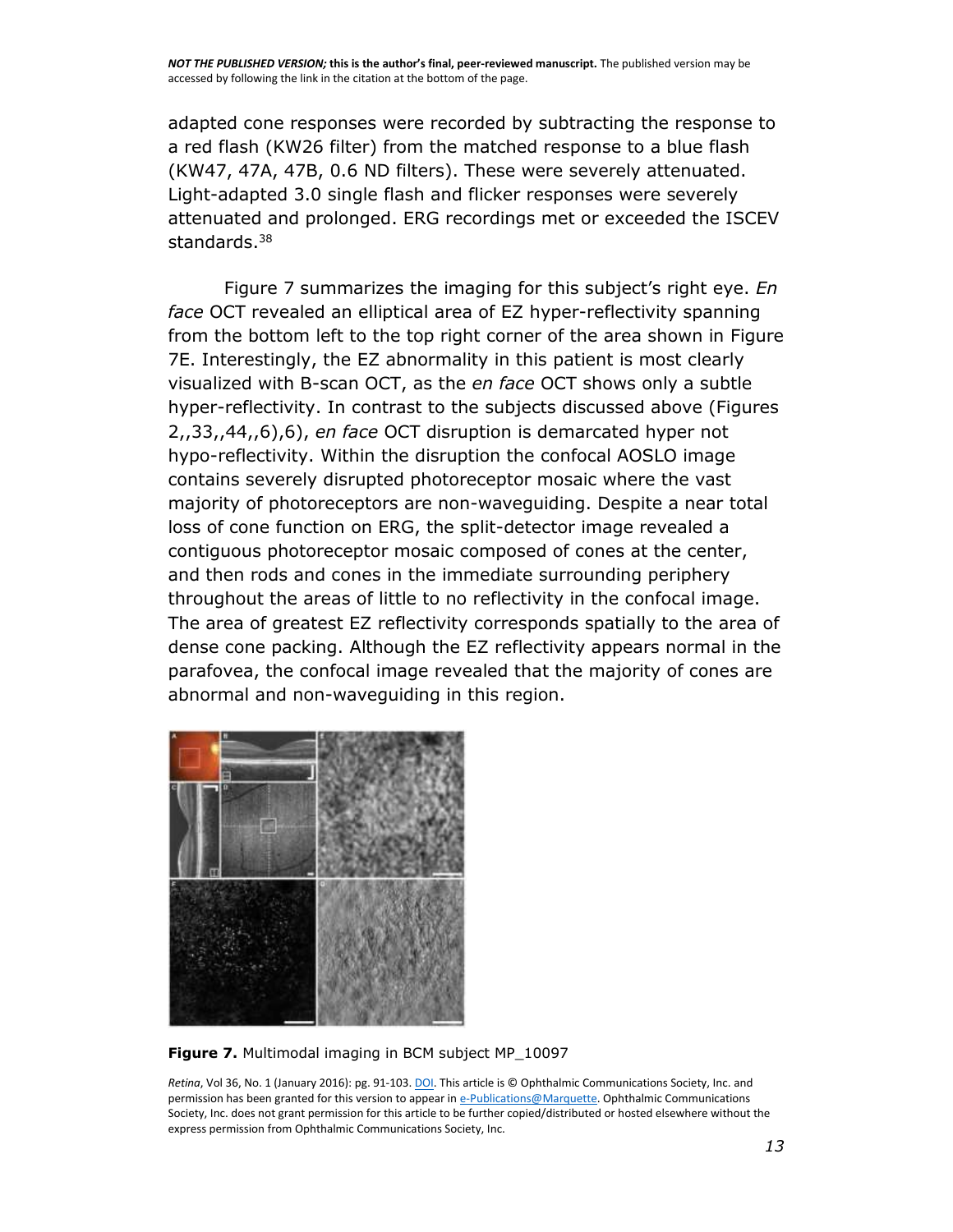## **Discussion**

In this study, we utilized two AOSLO modalities in order to evaluate the photoreceptor structure within EZ disruptions identified with OCT. We do not characterize the visual sensitivity within each disruption, or claim that every photoreceptor visualized with splitdetector is a functional photoreceptor. It has been shown that the EZ integrity can be a good surrogate marker for visual function.<sup>[16,](https://www.ncbi.nlm.nih.gov/pmc/articles/PMC4843118/#R16) [39](https://www.ncbi.nlm.nih.gov/pmc/articles/PMC4843118/#R39)-[42](https://www.ncbi.nlm.nih.gov/pmc/articles/PMC4843118/#R42)</sup> however, disruption of the EZ band does not always correlate with reduced acuity. <sup>[43](https://www.ncbi.nlm.nih.gov/pmc/articles/PMC4843118/#R43)</sup> The results here indicate that the integrity of the EZ band is also not a good predictor for presence of photoreceptors. A study of patients recovering from macular hole repair found that the integrity of the external limiting membrane (ELM) rather than EZ in B-scan OCT was a better functional indicator.<sup>[44](https://www.ncbi.nlm.nih.gov/pmc/articles/PMC4843118/#R44)</sup> All five cases demonstrated here have fully intact ELM over their photoreceptor lesions, which may argue that integrity of the ELM also better predicts photoreceptor anatomy.

Although the physiologic mechanisms for the disruption of photoreceptors are undoubtedly different between these varied conditions, the appearance with AOSLO is nonetheless quite similar. The confocal images fail to identify a large proportion of photoreceptor cells visualized with split-detector AOSLO. Potentially the most unexpected similarity is found between the images in cg-BOT, CRD and MacTel. In these disparate pathologies the *en face* image shows bright normal appearing EZ surrounding a disruption with two distinct gray-levels. In both of these cases the area of dim EZ signal corresponds to areas of residual photoreceptor structure with enlarged inner segments in the split-detector images, while the area with no reflectivity in OCT shows scant enlarged photoreceptors.

The significance of the split-detector imaging results demonstrated here varies depending on the pathology. As genetic causes of photoreceptor disruption, CRD and BCM are both potentially amenable to future gene therapy approaches to halt the disease and hopefully rescue diseased photoreceptors.<sup>[45](https://www.ncbi.nlm.nih.gov/pmc/articles/PMC4843118/#R45)</sup> The examples shown here in [Figures 2&](https://www.ncbi.nlm.nih.gov/pmc/articles/PMC4843118/figure/F2/)[7,](https://www.ncbi.nlm.nih.gov/pmc/articles/PMC4843118/figure/F7/) offer great promise for this approach, since they demonstrate robust populations of photoreceptors at the center of the fovea that could not be visualized with confidence in either confocal

*Retina*, Vol 36, No. 1 (January 2016): pg. 91-103[. DOI.](http://dx.doi.org/10.1097/IAE.0000000000000618) This article is © Ophthalmic Communications Society, Inc. and permission has been granted for this version to appear i[n e-Publications@Marquette.](http://epublications.marquette.edu/) Ophthalmic Communications Society, Inc. does not grant permission for this article to be further copied/distributed or hosted elsewhere without the express permission from Ophthalmic Communications Society, Inc.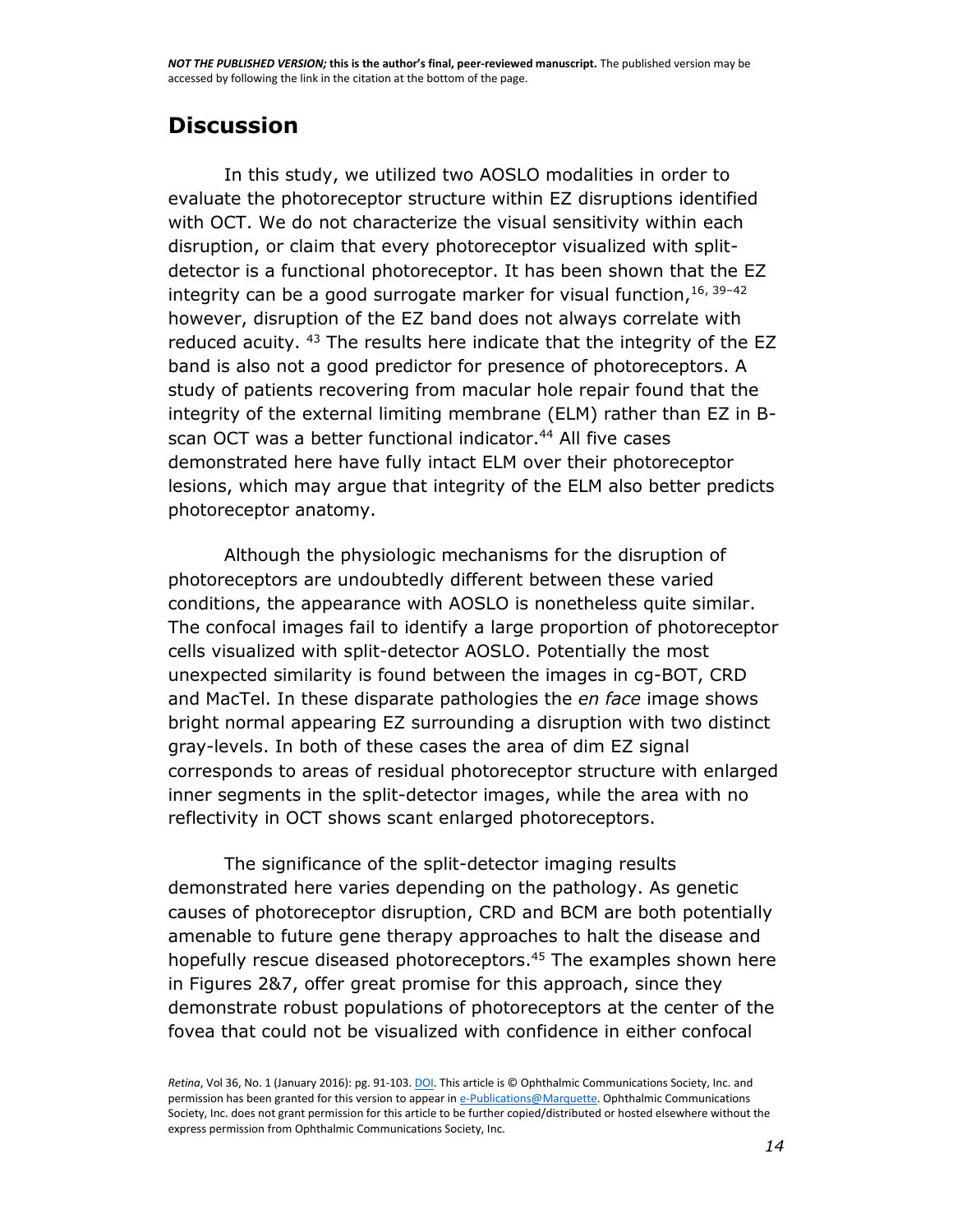AOSLO or OCT. There is no gene therapy currently in development for MacTel or cg-BOT, but the finding of photoreceptors with split-detector within areas of EZ disruption is promising nonetheless. The fact that AOSLO imaging is able to follow the anatomic changes of injured photoreceptors as they enlarge and lose their outer segment<sup>[28,](https://www.ncbi.nlm.nih.gov/pmc/articles/PMC4843118/#R28) [29](https://www.ncbi.nlm.nih.gov/pmc/articles/PMC4843118/#R29)</sup> offers a useful biomarker with which to evaluate a potential therapeutic intervention.

A potential limitation of this study is the lack of hardware eye tracking in the SD-OCT machine used to record the macular volumes. Eye-motion artifacts are visible in some of the *en face* images shown here, especially towards the ends of the scans. To avoid including corrupted scans, each volume was manually screened for excessive motion between frames before the *en face* image was generated. Since all *en face* segmentation was manual, there is also the potential for inaccuracy of the axial position of the segmentation band. This source of error may be significant, but to our knowledge there is currently no automatic segmentation software that can accurately account for the types of discontinuities shown here. The new imaging modality described here, split-detector AOSLO, has slightly lower resolution than confocal and is often unable to resolve rod and foveal cone photoreceptors.<sup>[31](https://www.ncbi.nlm.nih.gov/pmc/articles/PMC4843118/#R31)</sup> This resolution may limit the quantification of absolute photoreceptor structure in some subjects. As shown above, however, photoreceptors are often enlarged in the vicinity of EZ disruptions, which partially mitigate this limitation. Another limitation comes from the fact that all of the SD-OCT data was acquired through the center of the pupil. Directional OCT techniques<sup>[48](https://www.ncbi.nlm.nih.gov/pmc/articles/PMC4843118/#R48)</sup> may provide improved visualization of abnormally waveguiding photoreceptors within EZ lesions, and provide more accurate visualization of the lesion boundaries.[49](https://www.ncbi.nlm.nih.gov/pmc/articles/PMC4843118/#R49) Finally, use of AO-OCT techniques may allow imaging the EZ layer at a resolution comparable to that of confocal AOSLO.<sup>[50](https://www.ncbi.nlm.nih.gov/pmc/articles/PMC4843118/#R50)-[53](https://www.ncbi.nlm.nih.gov/pmc/articles/PMC4843118/#R53)</sup> While it is not known how the absence or disruption of outer segment structure affects the visualization of photoreceptors on AO-OCT images, applying these tools to patients with retinal degenerations may help address this important question.

In summary, here we demonstrate the cellular anatomy within and on the margins of EZ disruptions demonstrated with *en face* OCT. The results indicate that the interpretation of EZ disruptions visualized by OCT is not as simple as once thought. The absence or presence of

*Retina*, Vol 36, No. 1 (January 2016): pg. 91-103[. DOI.](http://dx.doi.org/10.1097/IAE.0000000000000618) This article is © Ophthalmic Communications Society, Inc. and permission has been granted for this version to appear i[n e-Publications@Marquette.](http://epublications.marquette.edu/) Ophthalmic Communications Society, Inc. does not grant permission for this article to be further copied/distributed or hosted elsewhere without the express permission from Ophthalmic Communications Society, Inc.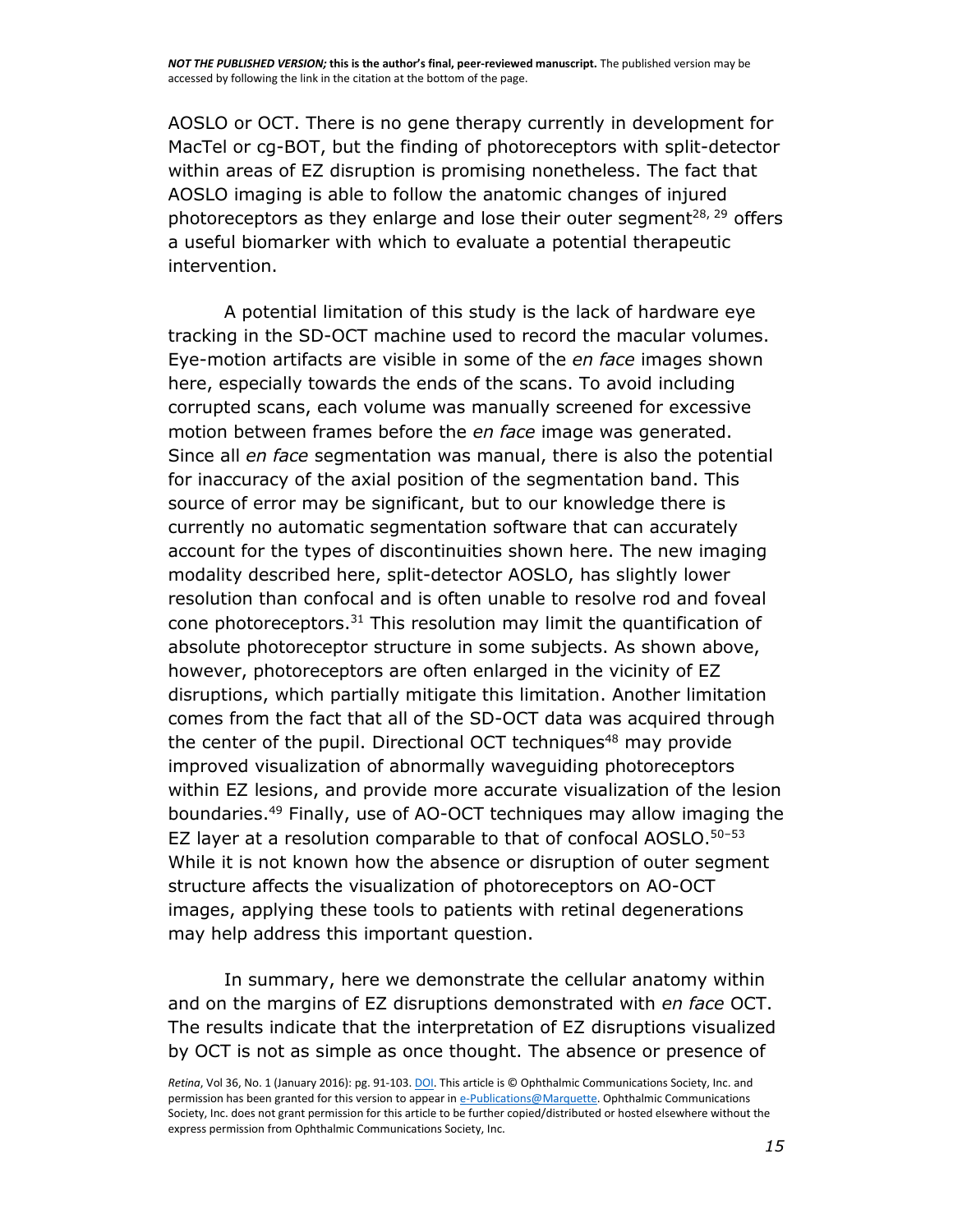reflectivity in the EZ band does not reliably predict the degree of residual photoreceptor structure. Future studies correlating other imaging modalities, such as AO-OCT and directional OCT,<sup>[48](https://www.ncbi.nlm.nih.gov/pmc/articles/PMC4843118/#R48)</sup> with clinical OCT are necessary to improve the interpretation of OCT EZ disruptions.

#### **Summary Statement**

Ellipsoid zone disruptions obtained visualized with optical coherence tomography were not predictive of the photoreceptor structure identified with confocal and split-detector adaptive optics scanning light ophthalmoscopy in a number of retinal conditions. These findings challenge the current interpretation of hypo-reflective regions in en face and B-scan optical coherence tomography.

#### **Acknowledgments**

Funding: This publication was supported by NIH grants R01EY017607 (JC), P30EY001931 (JC), P30EY001730 (MN), UL1TR000055, K08EY021186-01 (MEP) and T32GM007356 (DS). Its contents are solely the responsibility of the authors and do not necessarily represent the official views of the NIH. Alfredo Dubra is the recipient of a Career Award at the Scientific Interface from the Burroughs Wellcome Fund. Alfredo Dubra and Mark Pennesi are recipients of career development awards from Research to Prevent Blindness (RPB). This research was also supported by grants from the Foundation Fighting Blindness (JC, AD), RD & Linda Peters Foundation (JC, AD), Glaucoma Research Foundation Catalyst for a Cure Initiative (AD), the Ray H. Hill Foundation (MN), and unrestricted departmental grants from RPB (OHSU, UW, MCW). This investigation was conducted in a facility constructed with support from the Research Facilities Improvement Program; grant number C06-RR016511 from the National Center for Research Resources, NIH. The funding organizations had no role in the design or conduct of this research.

The authors acknowledge the assistance of Clinton C. Warren, Yusufu N. Sulai and Zachary G. Harvey in the collection of data and preparation of this manuscript.

#### **References**

- <sup>1</sup> Swanson E, Huang D. Ophthalmic OCT reaches \$1 billion per year. *Retinal Physician*. 2011;8:45.
- $2$  Takayama K, et al. Three-Dimensional Imaging of Lamina Cribrosa Defects in Glaucoma Using Swept-Source Optical Coherence Tomography. *Investigative ophthalmology & visual science*. 2013;54:4798–4807.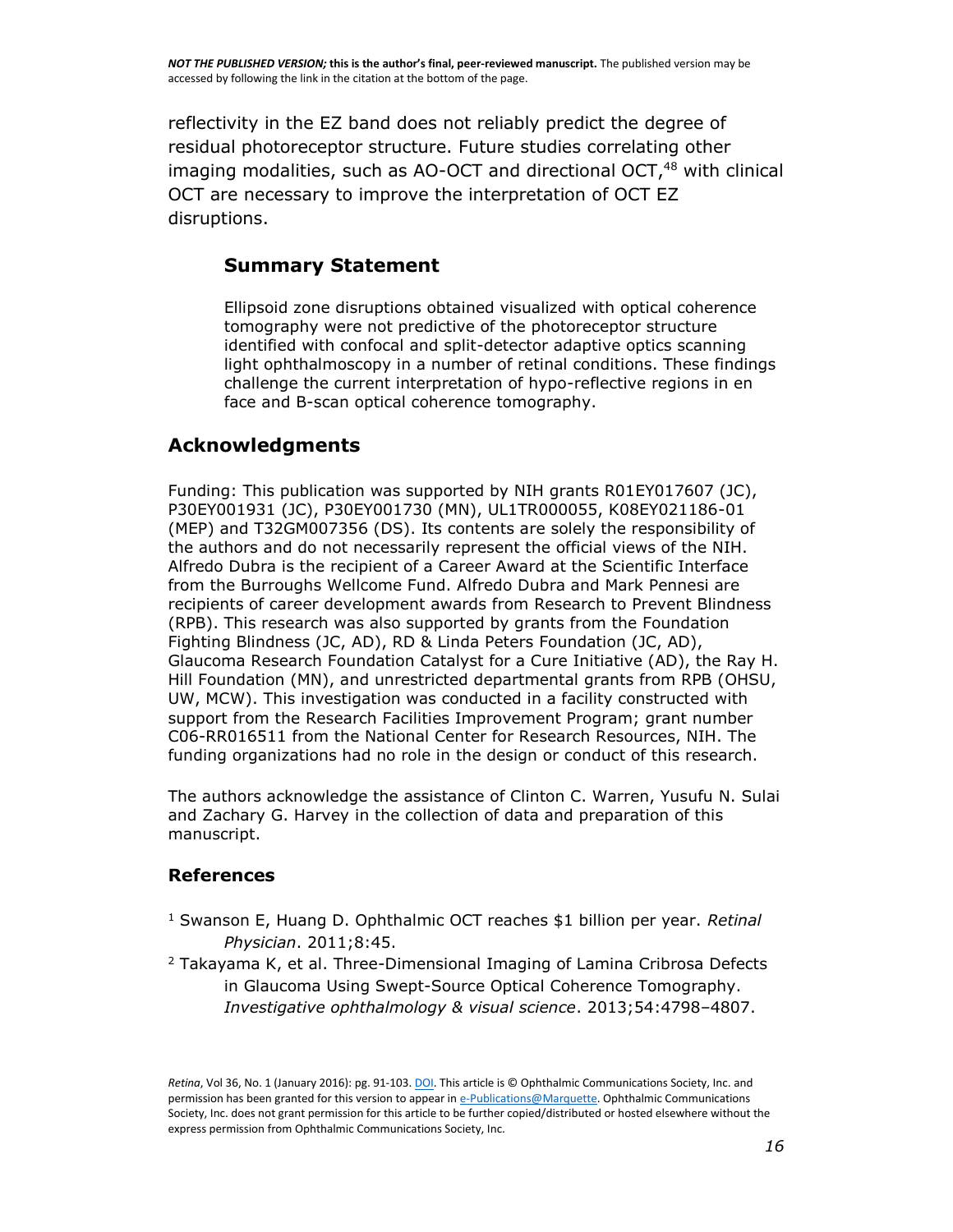- $3$  Lee EJ, et al. Three-dimensional evaluation of the lamina cribrosa using spectral-domain optical coherence tomography in glaucoma. *Investigative ophthalmology & visual science*. 2012;53:198–204.
- 4 Jia Y, et al. Quantitative optical coherence tomography angiography of choroidal neovascularization in age-related macular degeneration. *Ophthalmology*. 2014;121:1435–1444.
- $5$  Kim DY, et al. Noninvasive imaging of the foveal avascular zone with highspeed, phase-variance optical coherence tomography. *Investigative ophthalmology & visual science*. 2012;53:85–92.
- 6 Jia Y, et al. Split-spectrum amplitude-decorrelation angiography with optical coherence tomography. *Optics express*. 2012;20:4710–4725.
- <sup>7</sup> Rosen RB, et al. Multidimensional en-face OCT imaging of the retina. *Optics express*. 2009;17:4112–4133.
- <sup>8</sup> Coscas F, et al. En face enhanced depth imaging optical coherence tomography of fibrovascular pigment epithelium detachment. *Investigative ophthalmology & visual science*. 2012;53:4147–4151.
- <sup>9</sup> Lumbroso B, et al. Morphologic differences, according to etiology, in pigment epithelial detachments by means of en face optical coherence tomography. *Retina*. 2011;31:553–558.
- $10$  Lehmann M, et al. Retinal and choroidal changes observed with 'En face' enhanced-depth imaging OCT in central serous chorioretinopathy. *The British journal of ophthalmology*. 2013;97:1181–1186.
- $11$  Ferrara D, et al. En face enhanced-depth swept-source optical coherence tomography features of chronic central serous chorioretinopathy. *Ophthalmology*. 2014;121:719–726.
- <sup>12</sup> Wanek J, et al. Feasibility of a method for en face imaging of photoreceptor cell integrity. *American journal of ophthalmology*. 2011;152:807–814.
- <sup>13</sup> Wolff B, et al. En Face OCT Imaging for the Diagnosis of Outer Retinal Tubulations in Age-Related Macular Degeneration. *J Ophthalmol.* 2012:542417.
- <sup>14</sup> Zweifel SA, et al. Outer retinal tubulation: a novel optical coherence tomography finding. *Archives of ophthalmology*. 2009;127:1596– 1602.
- <sup>15</sup> Sallo FB, et al. "En face" OCT imaging of the IS/OS junction line in type 2 idiopathic macular telangiectasia. *Investigative ophthalmology & visual science*. 2012;53:6145–6152.
- <sup>16</sup> Oh J, et al. Photoreceptor inner/outer segment defect imaging by spectral domain OCT and visual prognosis after macular hole surgery. *Investigative ophthalmology & visual science*. 2010;51:1651–1658.
- $17$  Gorczynska I, et al. Projection OCT fundus imaging for visualising outer retinal pathology in non-exudative age-related macular degeneration. *The British journal of ophthalmology*. 2009;93:603–609.

*Retina*, Vol 36, No. 1 (January 2016): pg. 91-103[. DOI.](http://dx.doi.org/10.1097/IAE.0000000000000618) This article is © Ophthalmic Communications Society, Inc. and permission has been granted for this version to appear i[n e-Publications@Marquette.](http://epublications.marquette.edu/) Ophthalmic Communications Society, Inc. does not grant permission for this article to be further copied/distributed or hosted elsewhere without the express permission from Ophthalmic Communications Society, Inc.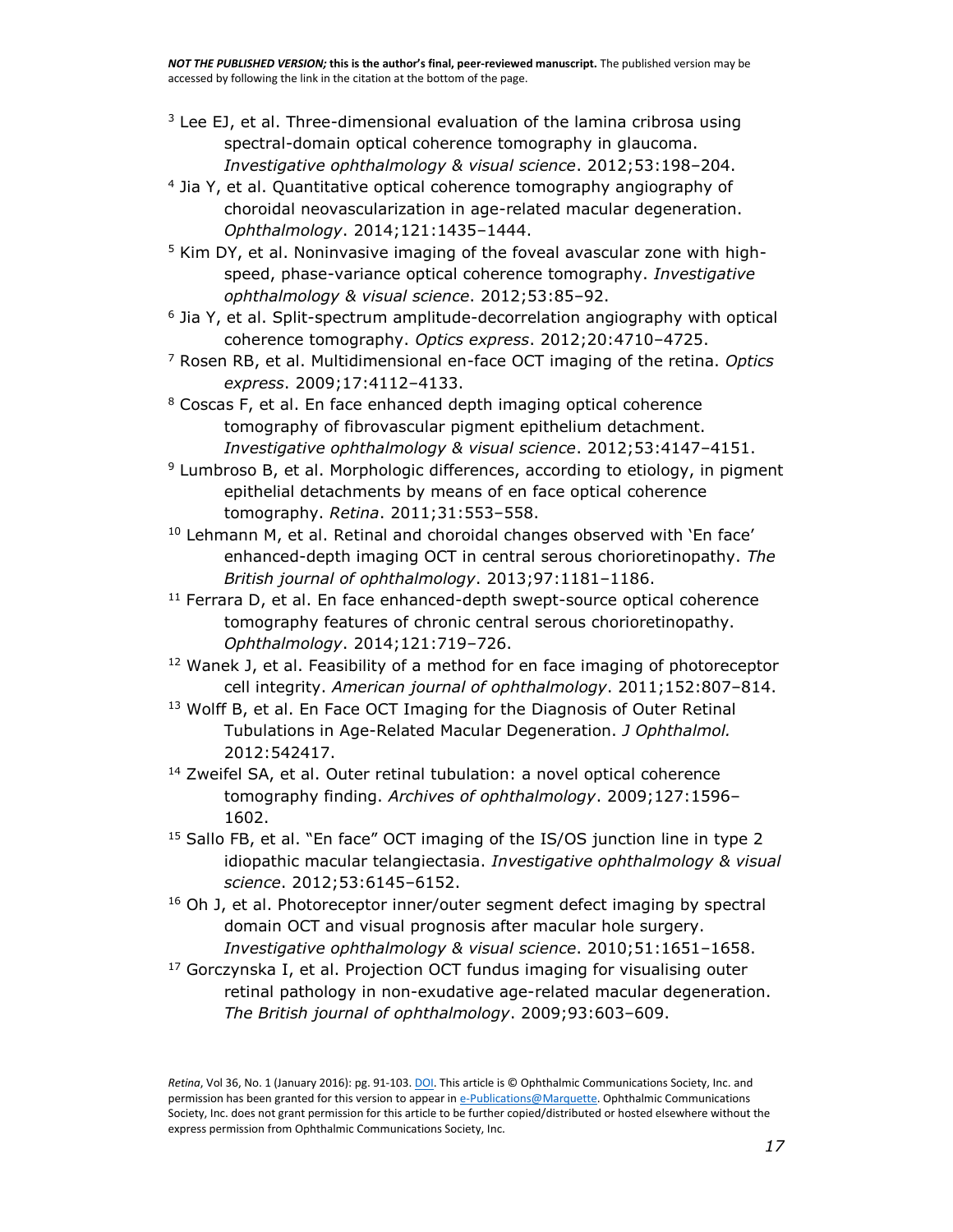- <sup>18</sup>. Wojtkowski M, et al. Comparison of reflectivity maps and outer retinal topography in retinal disease by 3-D Fourier domain optical coherence tomography. *Optics express*. 2009;17:4189–4207.
- $19$  Nunes RP, et al. Predicting the progression of geographic atrophy in agerelated macular degeneration with SD-OCT en face imaging of the outer retina. *Ophthalmic surgery, lasers & imaging retina*. 2013;44:344–359.
- <sup>20</sup> Flatter JA, et al. Outer Retinal Structure after Closed-Globe Blunt Ocular Trauma. *Retina*. 2014
- <sup>21</sup> A Phase 2 Multicenter Randomized Clinical Trial of Ciliary Neurotrophic Factor (CNTF) for Macular Telangiectasia Type 2 (MacTel). 2014.
- <sup>22</sup> Liang J, Williams DR, Miller DT. Supernormal vision and high-resolution retinal imaging through adaptive optics. *Journal of the Optical Society of America A: Optics, Image Science, and Vision*. 1997;14:2884–2892.
- <sup>23</sup> Dubra A, et al. Noninvasive imaging of the human rod photoreceptor mosaic using a confocal adaptive optics scanning ophthalmoscope. *Biomedical optics express*. 2011;2:1864–1876.
- <sup>24</sup> Kolb H, Gouras P. Electron microscopic observations of human retinitis pigmentosa, dominantly inherited. *Investigative Ophthalmology and Visual Science*. 1974;13:487–498.
- <sup>25</sup> Szamier RB, Berson EL. Retinal ultrastructure in advanced retinitis pigmentosa. *Investigative ophthalmology & visual science*. 1977;16:947–962.
- <sup>26</sup> Gao J, et al. Progressive photoreceptor degeneration, outer segment dysplasia, and rhodopsin mislocalization in mice with targeted disruption of the retinitis pigmentosa-1 (Rp1) gene. *Proc Natl Acad Sci U S A.* 2002;99:5698–5703.
- <sup>27</sup> Johnson PT, et al. Drusen-associated degeneration in the retina. *Investigative ophthalmology & visual science*. 2003;44:4481–4488.
- <sup>28</sup> Curcio CA, Medeiros NE, Millican CL. Photoreceptor loss in age-related macular degeneration. *Investigative ophthalmology & visual science*. 1996;37:1236–1249.
- $29$  Syed N, et al. Evaluation of retinal photoreceptors and pigment epithelium in a female carrier of choroideremia. *Ophthalmology*. 2001;108:711– 720.
- <sup>30</sup> Sulai YN, et al. Visualization of retinal vascular structure and perfusion with a nonconfocal adaptive optics scanning light ophthalmoscope. *Journal of the Optical Society of America A: Optics, Image Science, and Vision*. 2014;31:569–579.
- $31$  Scoles D, et al. In vivo imaging of human cone photoreceptor inner segments. *Investigative ophthalmology & visual science*. 2014;55:4244–4251.

*Retina*, Vol 36, No. 1 (January 2016): pg. 91-103[. DOI.](http://dx.doi.org/10.1097/IAE.0000000000000618) This article is © Ophthalmic Communications Society, Inc. and permission has been granted for this version to appear i[n e-Publications@Marquette.](http://epublications.marquette.edu/) Ophthalmic Communications Society, Inc. does not grant permission for this article to be further copied/distributed or hosted elsewhere without the express permission from Ophthalmic Communications Society, Inc.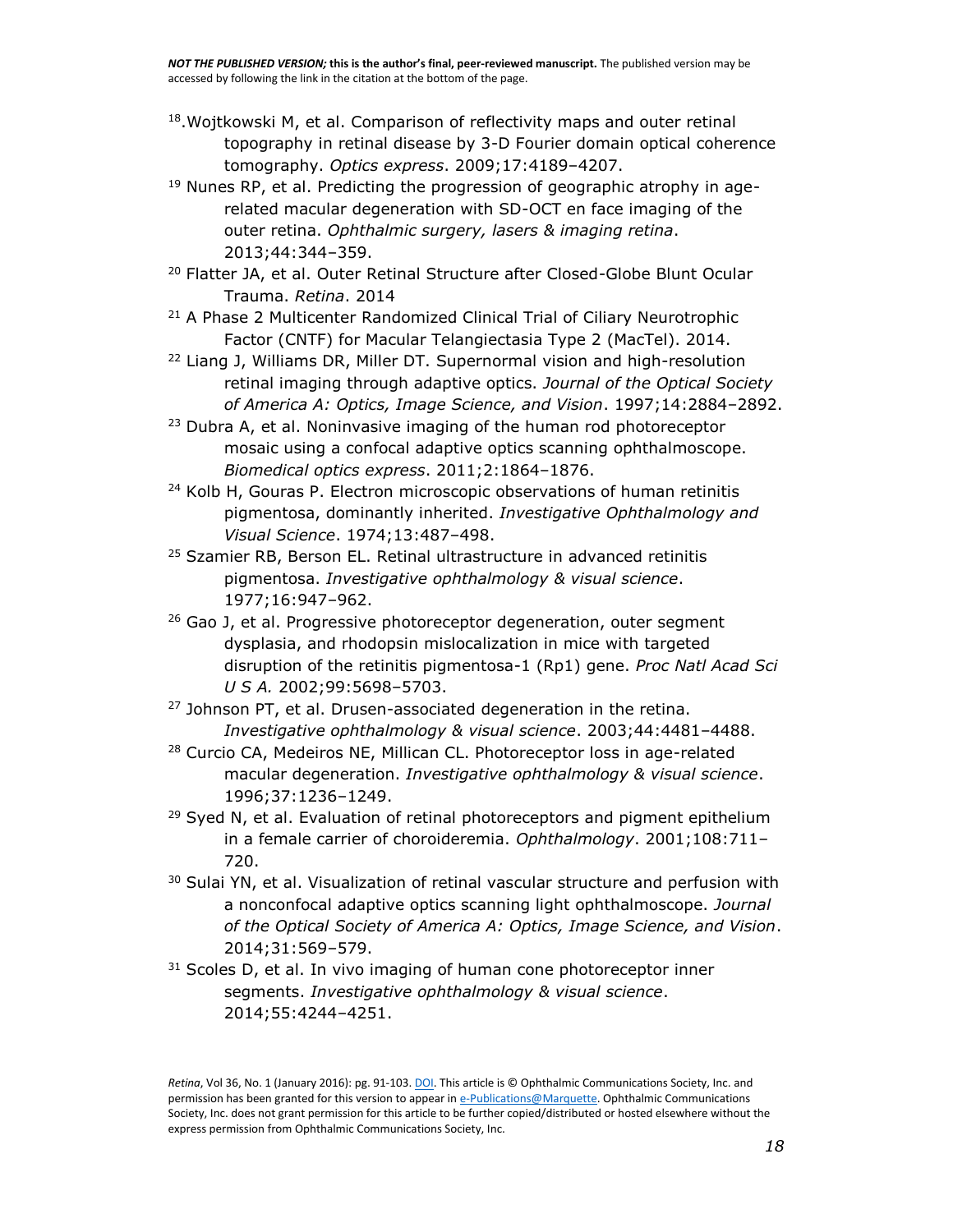- $32$  Staurenghi G, et al. Proposed Lexicon for Anatomic Landmarks in Normal Posterior Segment Spectral-Domain Optical Coherence Tomography: The IN\*OCT Consensus. *Ophthalmology*. 2014
- <sup>33</sup> Dubra A, Sulai Y. Reflective afocal broadband adaptive optics scanning ophthalmoscope. *Biomedical optics express*. 2011;2:1757–1768.
- <sup>34</sup> Dubra A, Harvey Z. Registration of 2D Images from Fast Scanning Ophthalmic Instruments. *The 4th International Workshop on Biomedical Image Registration; Lübeck, Germany: Springer-Verlag; 2010.* pp. 60–71.
- <sup>35</sup> Kitiratschky VB, et al. Mutation analysis identifies GUCY2D as the major gene responsible for autosomal dominant progressive cone degeneration. *Investigative ophthalmology & visual science*. 2008;49:5015–5023.
- <sup>36</sup> Yannuzzi LA, et al. Idiopathic macular telangiectasia. *Archives of ophthalmology*. 2006;124:450–460.
- $37$  Carroll J, et al. The effect of cone opsin mutations on retinal structure and the integrity of the photoreceptor mosaic. *Investigative ophthalmology & visual science*. 2012;53:8006–8015.
- 38 Marmor MF, et al. ISCEV Standard for full-field clinical electroretinography (2008 update) *Doc Ophthalmol*. 2009;118:69–77.
- <sup>39</sup> Rangaswamy NV, et al. A comparison of visual field sensitivity to photoreceptor thickness in retinitis pigmentosa. *Investigative ophthalmology & visual science.* 2010;51:4213–4219.
- <sup>40</sup> Park SJ, et al. Morphologic photoreceptor abnormality in occult macular dystrophy on spectral-domain optical coherence tomography. *Investigative ophthalmology & visual science*. 2010;51:3673–3679.
- <sup>41</sup> Spaide RF, Koizumi H, Freund KB. Photoreceptor outer segment abnormalities as a cause of blind spot enlargement in acute zonal occult outer retinopathy-complex diseases. *American journal of ophthalmology*. 2008;146:111–120.
- <sup>42</sup> Sano M, et al. Restored photoreceptor outer segment and visual recovery after macular hole closure. *American journal of ophthalmology*. 2009;147:313–318.
- <sup>43</sup> Chang LK, Koizumi H, Spaide RF. Disruption of the photoreceptor inner segment-outer segment junction in eyes with macular holes. *Retina*. 2008;28:969–975.
- <sup>44</sup> Wakabayashi T, et al. Foveal microstructure and visual acuity in surgically closed macular holes: spectral-domain optical coherence tomographic analysis. *Ophthalmology*. 2010;117:1815–1824.
- <sup>45</sup> Cideciyan AV, et al. Human cone visual pigment deletions spare sufficient photoreceptors to warrant gene therapy. *Human gene therapy*. 2013;24:993–1006.

*Retina*, Vol 36, No. 1 (January 2016): pg. 91-103[. DOI.](http://dx.doi.org/10.1097/IAE.0000000000000618) This article is © Ophthalmic Communications Society, Inc. and permission has been granted for this version to appear i[n e-Publications@Marquette.](http://epublications.marquette.edu/) Ophthalmic Communications Society, Inc. does not grant permission for this article to be further copied/distributed or hosted elsewhere without the express permission from Ophthalmic Communications Society, Inc.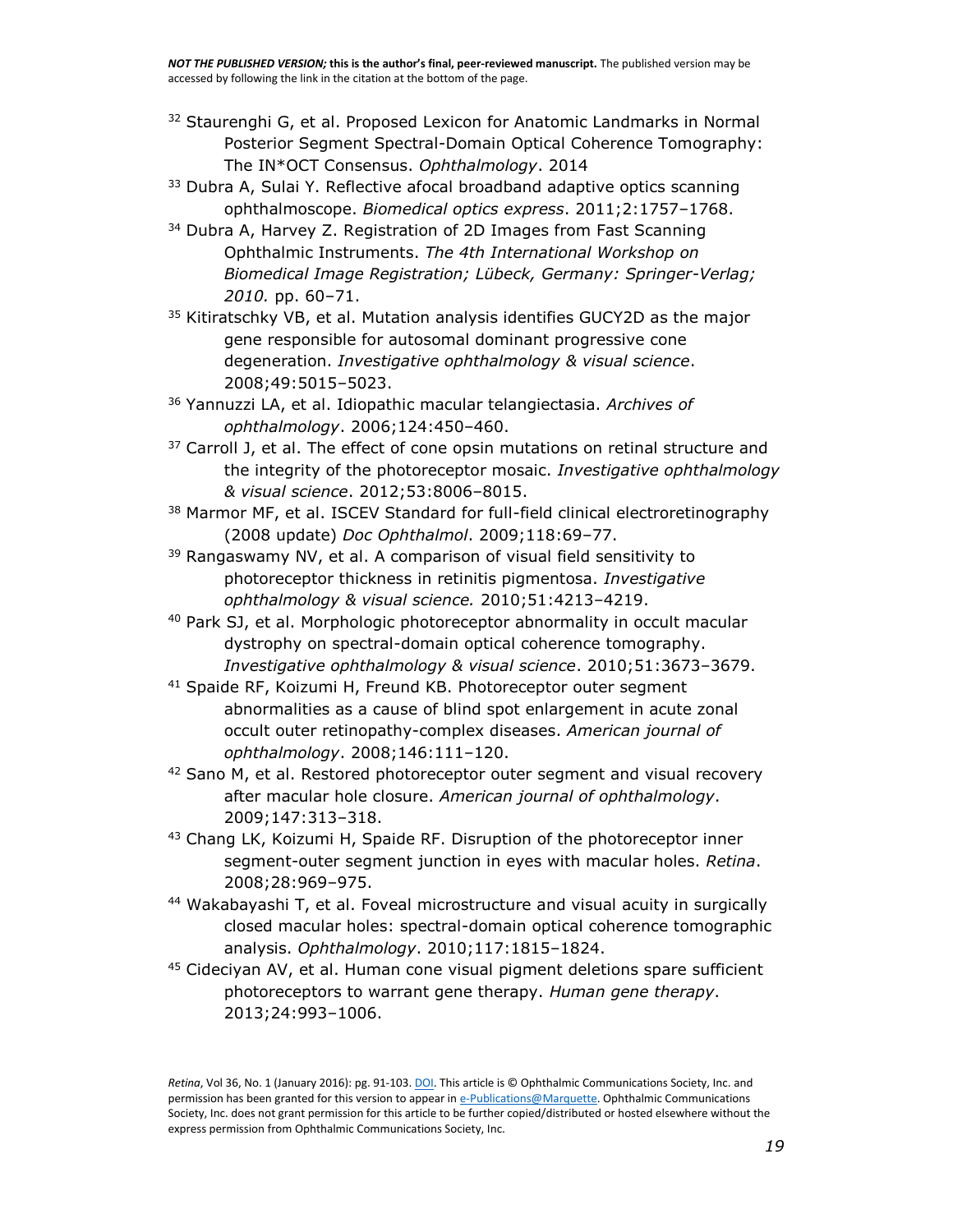- <sup>46</sup> Charbel Issa P, et al. Macular telangiectasia type 2. *Prog Retin Eye Res.* 2012:11.
- <sup>47</sup> Yannuzzi LA, et al. Idiopathic macular telangiectasia 2006. *Retina*. 2012;32(Suppl 1):450–460.
- 48 Lujan BJ, et al. Revealing Henle's fiber layer using spectral domain optical coherence tomography. *Investigative ophthalmology & visual science.* 2011;52:1486–1492.
- $49$  Panorgias A, et al. Multimodal assessment of microscopic morphology and retinal function in patients with geographic atrophy. *Investigative ophthalmology & visual science*. 2013;54:4372–4384.
- <sup>50</sup> Kocaoglu OP, et al. Adaptive optics optical coherence tomography with dynamic retinal tracking. *Biomedical optics express*. 2014;5:2262– 2284.
- <sup>51</sup> Felberer F, et al. Adaptive optics SLO/OCT for 3D imaging of human photoreceptors in vivo. *Biomedical optics express*. 2014;5:439–456.
- <sup>52</sup> Torti C, et al. Adaptive optics optical coherence tomography at 120,000 depth scans/s for non-invasive cellular phenotyping of the living human retina. *Optics express*. 2009;17:19382–19400.
- <sup>53</sup> Lee S-H, Werner JS, Zawadzki RJ. Improved visualization of outer retinal morphology with aberration cancelling reflective optical design for adaptive optics - optical coherence tomography. *Biomed Opt Express.* 2013;4:2508–2517.

**Correspondence**: Joseph Carroll, The Eye Institute, Medical College of Wisconsin, 925 N 87<sup>th</sup> Street, Milwaukee, WI 53226; Email: [jcarroll@mcw.edu](mailto:jcarroll@mcw.edu)